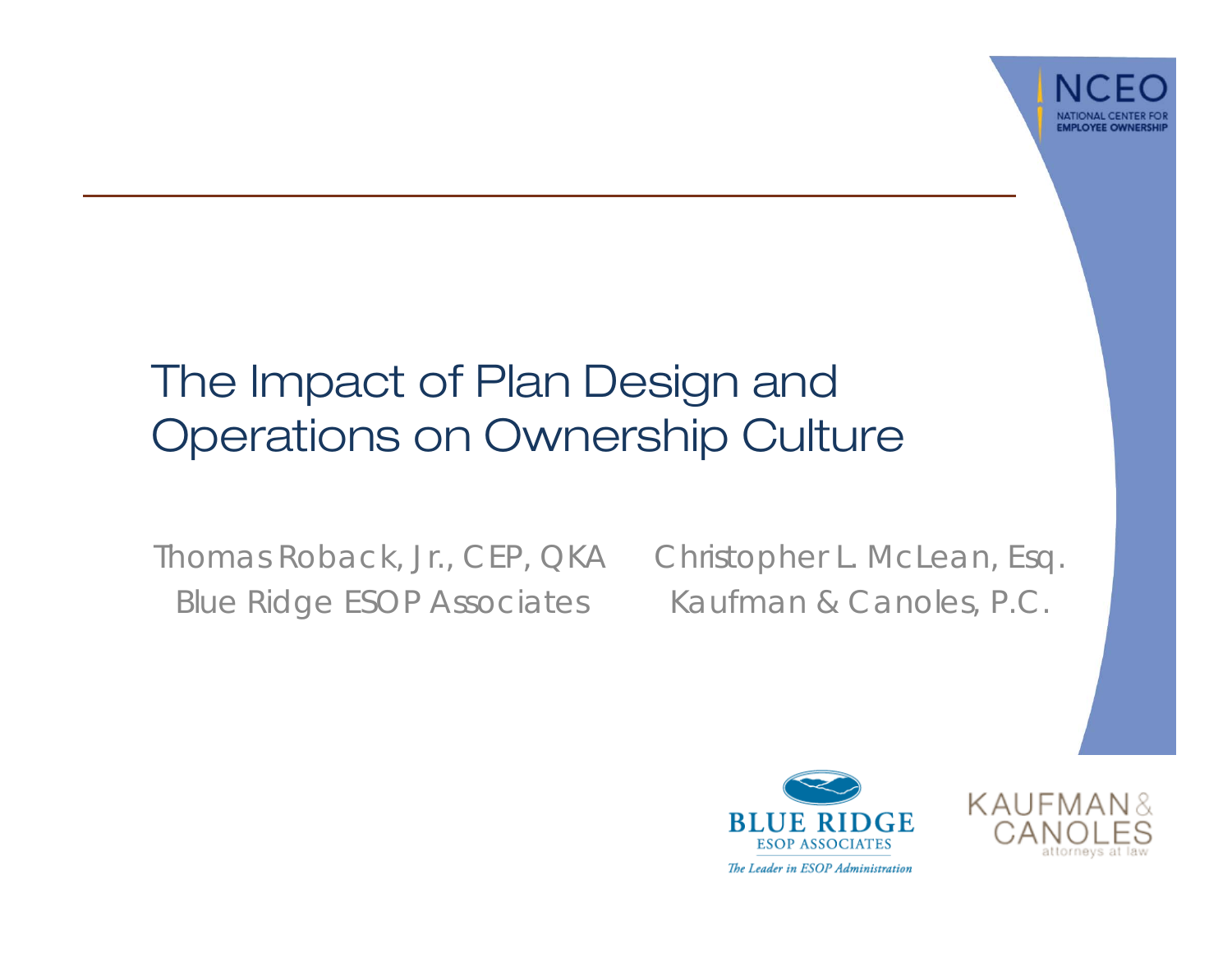#### Bios



#### **Christopher L. McLean, Esq. of Kaufman & Canoles, P.C.**

Christopher is an associate in the ESOPs & Employee Benefits Group where he advises clients on a broad range of issues relating to qualified and nonqualified plans and corporate transactions. Christopher's practice focuses primarily on the design, implementation, maintenance and compliance of employee stock ownership plans ("ESOPs") as well as a variety of nonqualified executive compensation plans. Christopher has worked with ESOP Sponsors and ESOP Trustees in a wide range of corporate ownership succession transactions, including leveraged buyouts, corporate stock repurchases and corporate reorganizations. Mr. McLean is a graduate of the University of Virginia and the University of Richmond School of Law, *cum laude*.

**Thomas Roback, Jr., CEP, QKA - Managing Director of Blue Ridge ESOP Associates** Tom has worked in the accounting, investment and ESOP industry for over 20 years. He is an expert in the design, implementation and execution of ESOP, stock option, stock purchase and restricted stock plans. Mr. Roback received his MBA from the University of Baltimore and a BS in Accounting from the College of William and Mary. He is a Qualified 401(k) Administrator, Certified Equity Professional and the Immediate Past Chair on the Board of Directors for the National Center for Employee Ownership. Tom is also the Capital Area Regional Vice President of the ESOP Association's Mid-Atlantic Chapter and the Secretary for the Central Virginia Employee Benefits Council. He is a member of The ESOP Association, ESCA and the National Center for Employee Ownership.

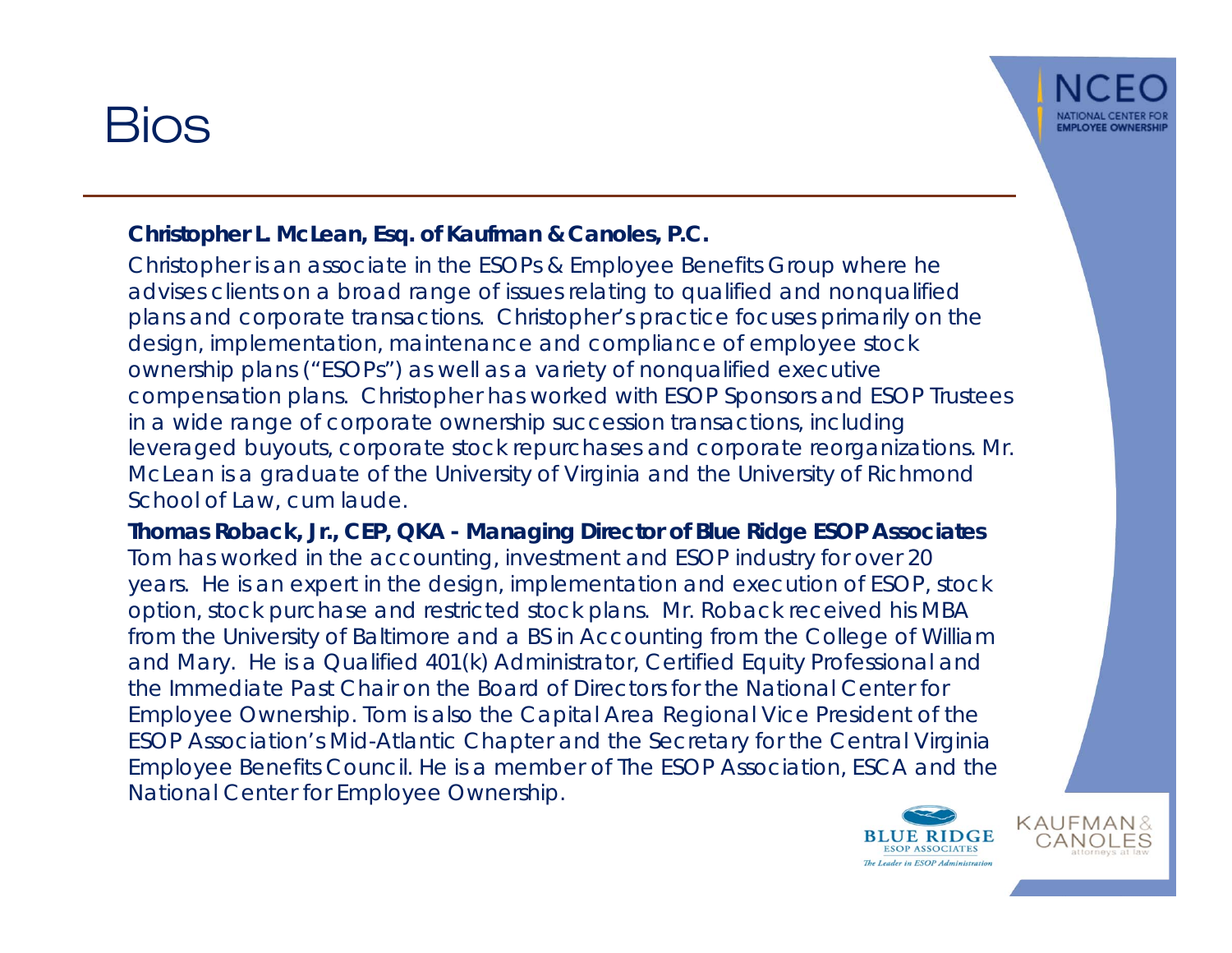



- •Individually Designed Plans
- •• What are the options?
- • How decisions on plan design can impact the ownership culture of your ESOP company

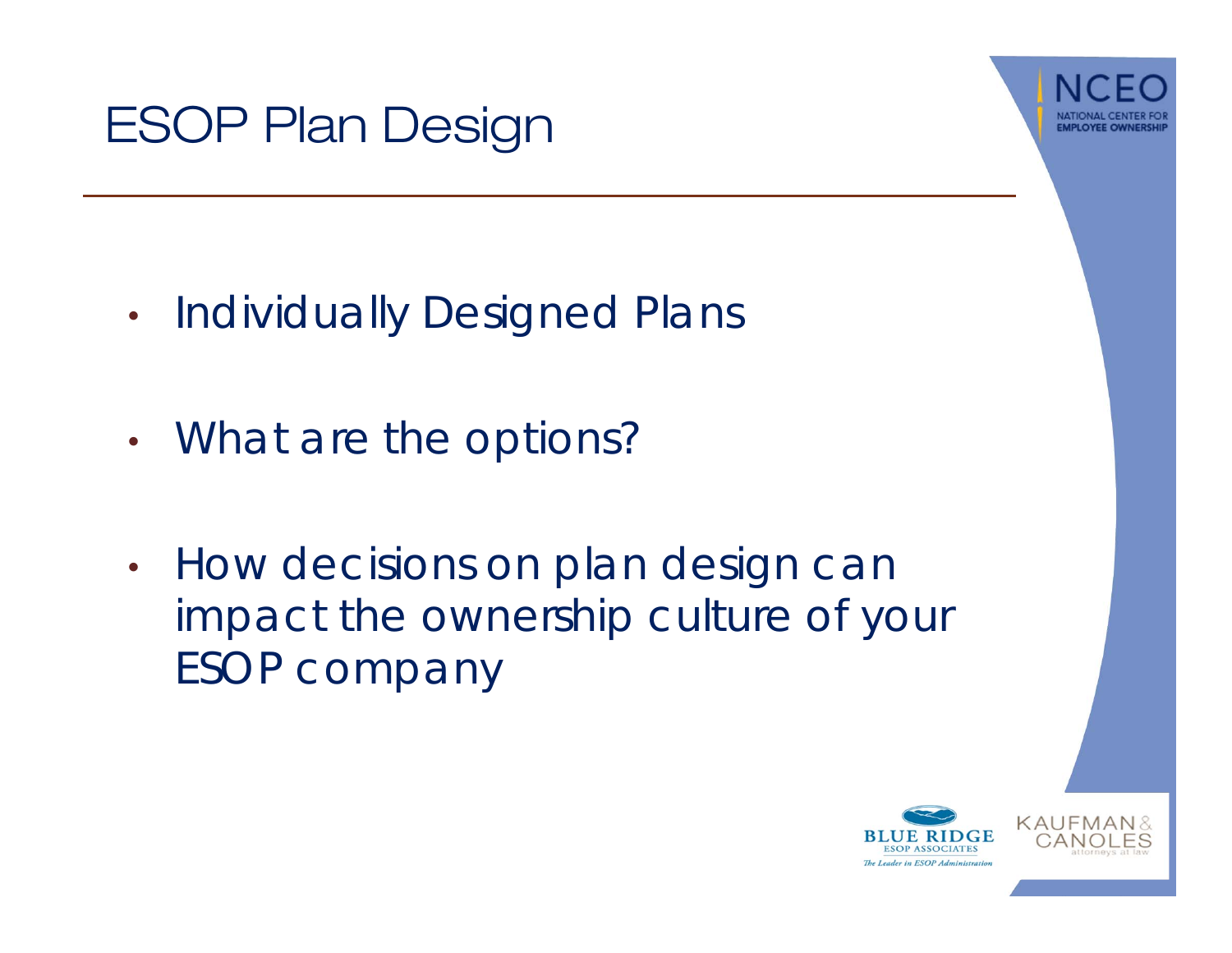



- •• Leveraged ESOP vs. Unleveraged ESOF
- •• C Corporation vs. S Corporation
- Section 1042?

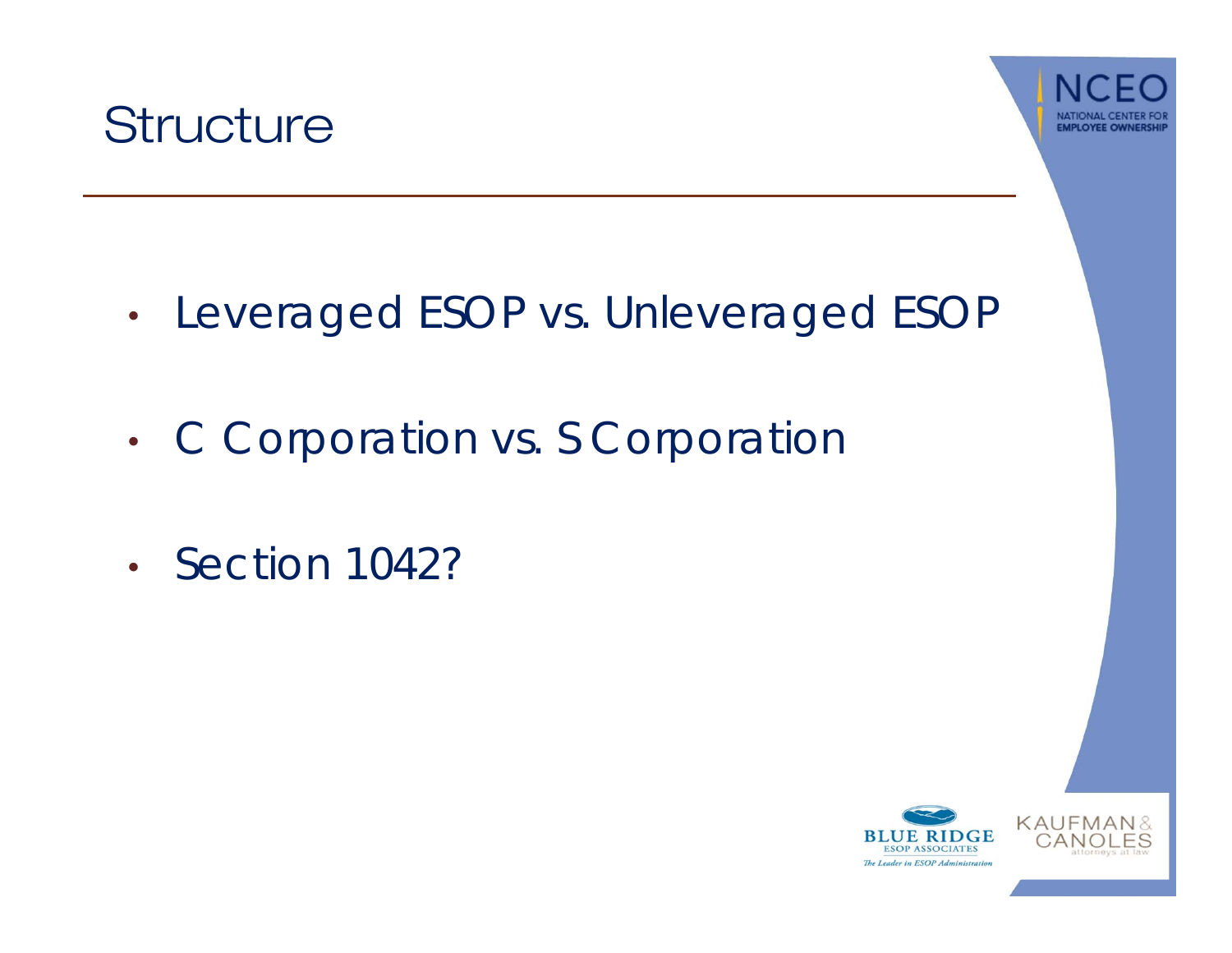## **Eligibility**



- $\bullet$  The first thing that impacts an employee owner…
	- Age Requirement
		- Maximum 21 years old
		- Service prior to reaching minimum age can be ignored
	- Service Requirement
		- Maximum is 1 year if using a vesting schedule
		- Can require 2 years with full and immediate vesting
	- Certain classes of employees can be excluded
		- Leased Employees
		- Union Employees
		- Nonresident Aliens

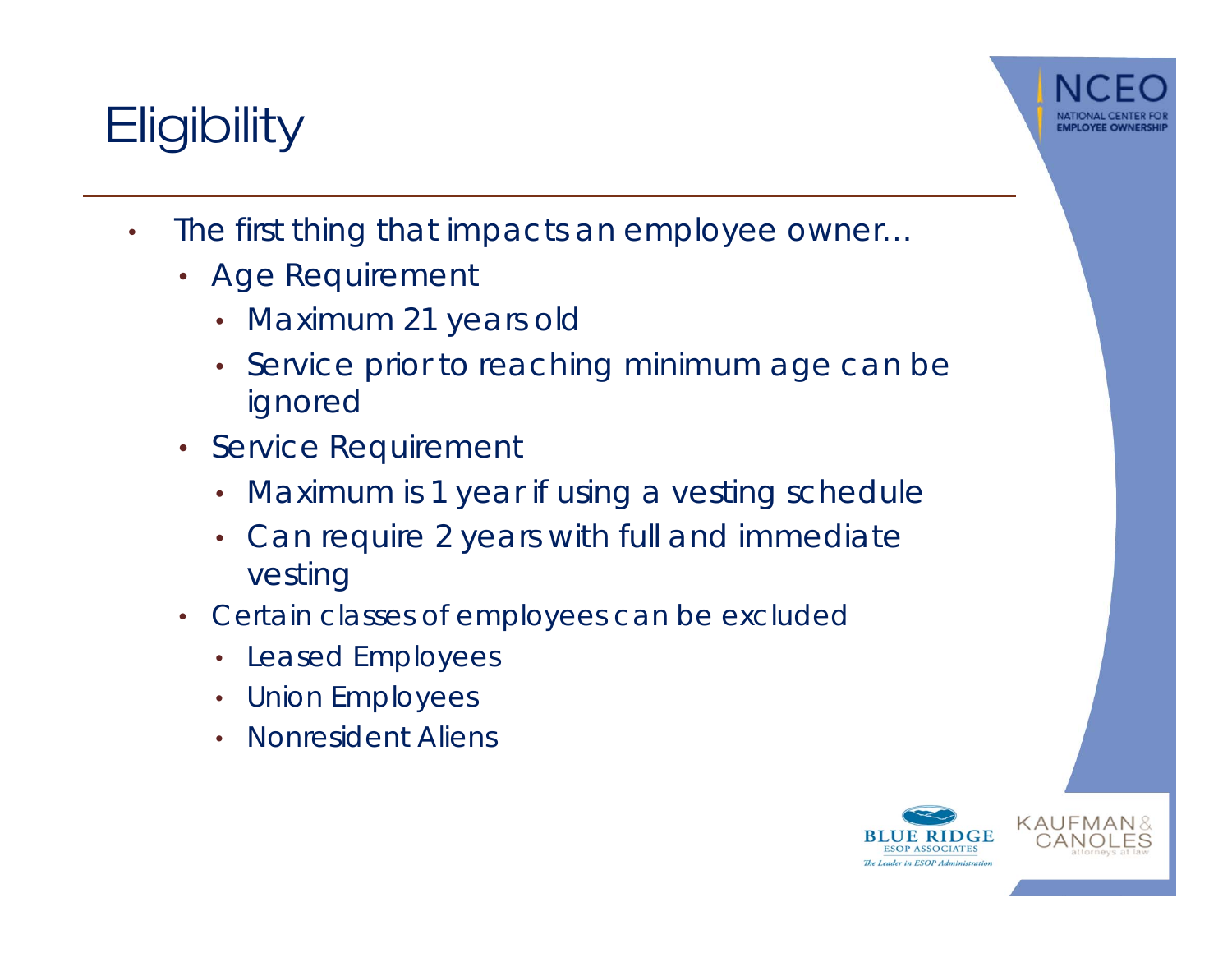



- •• Options
	- Date eligibility requirements are met
	- Dual entry
	- Quarterly
	- Monthly
	- Annually\*
	- \* Additional rules may apply

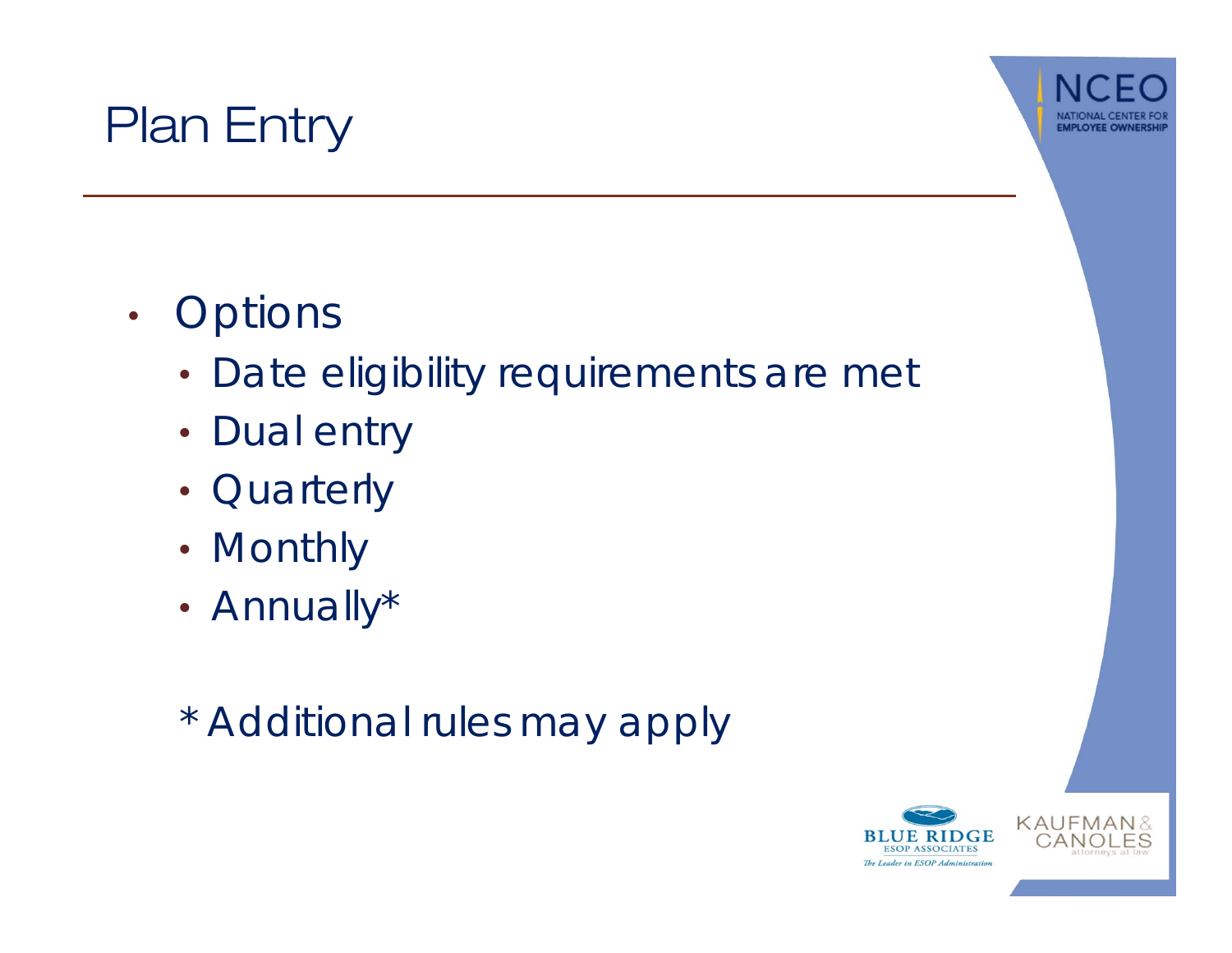## **Vesting**



- • Maximum Graded Vesting Schedule
	- Years of Service Vesting Percentage

|                | $0\%$ |
|----------------|-------|
| 1              | $0\%$ |
| $\overline{2}$ | 20%   |
| 3              | 40%   |
| 4              | 60%   |
| 5              | 80%   |
| $6+$           | 100%  |
|                |       |

- • Maximum Cliff Vesting Schedule
	- Years of Service Vesting Percentage

| $\bigcap$      | 0%    |
|----------------|-------|
|                | $0\%$ |
| $\overline{2}$ | $0\%$ |
| 3              | 100%  |
|                |       |

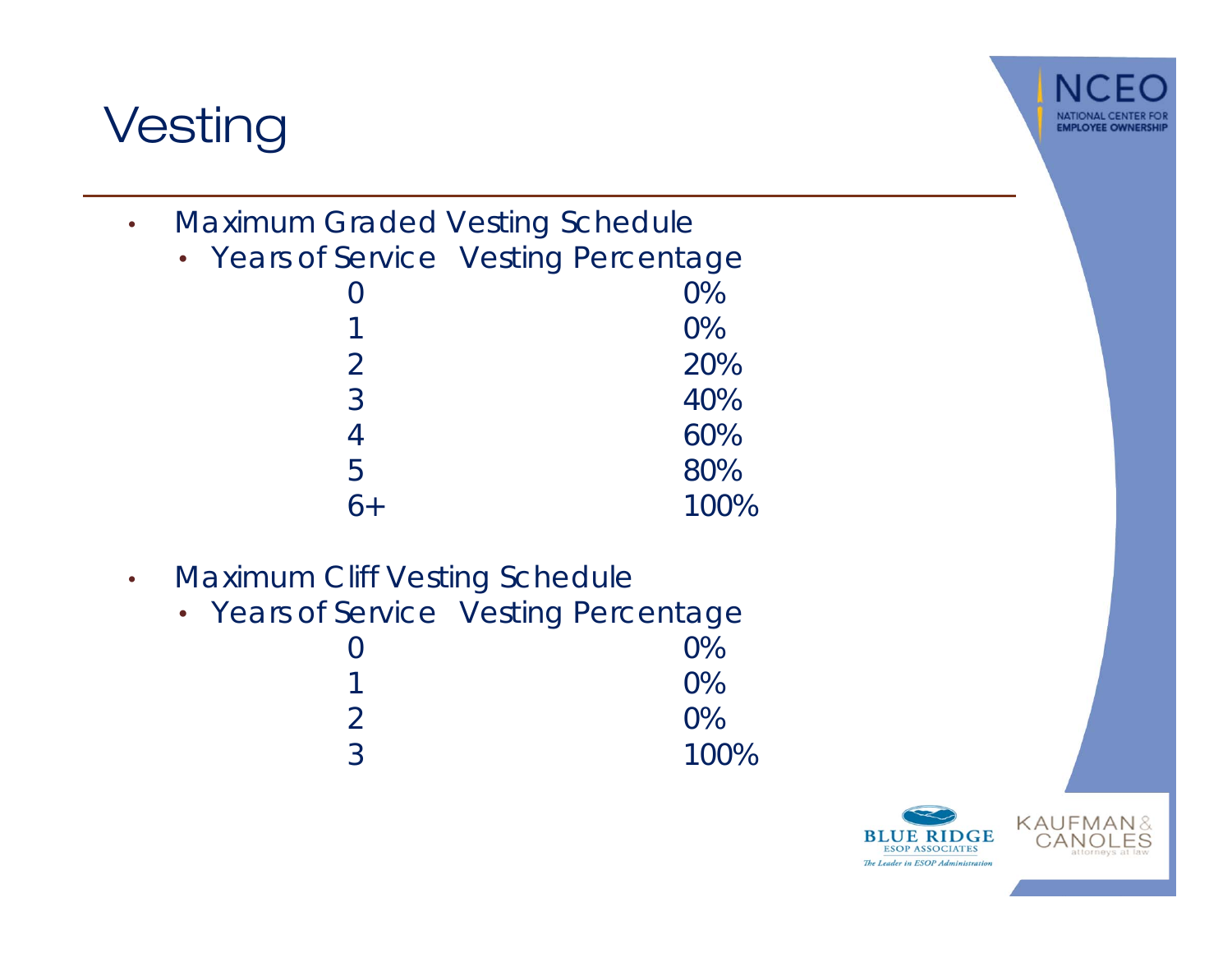



- • 100% Vesting at
	- Death
	- Disability
	- •• Normal (or Early) Retirement Age

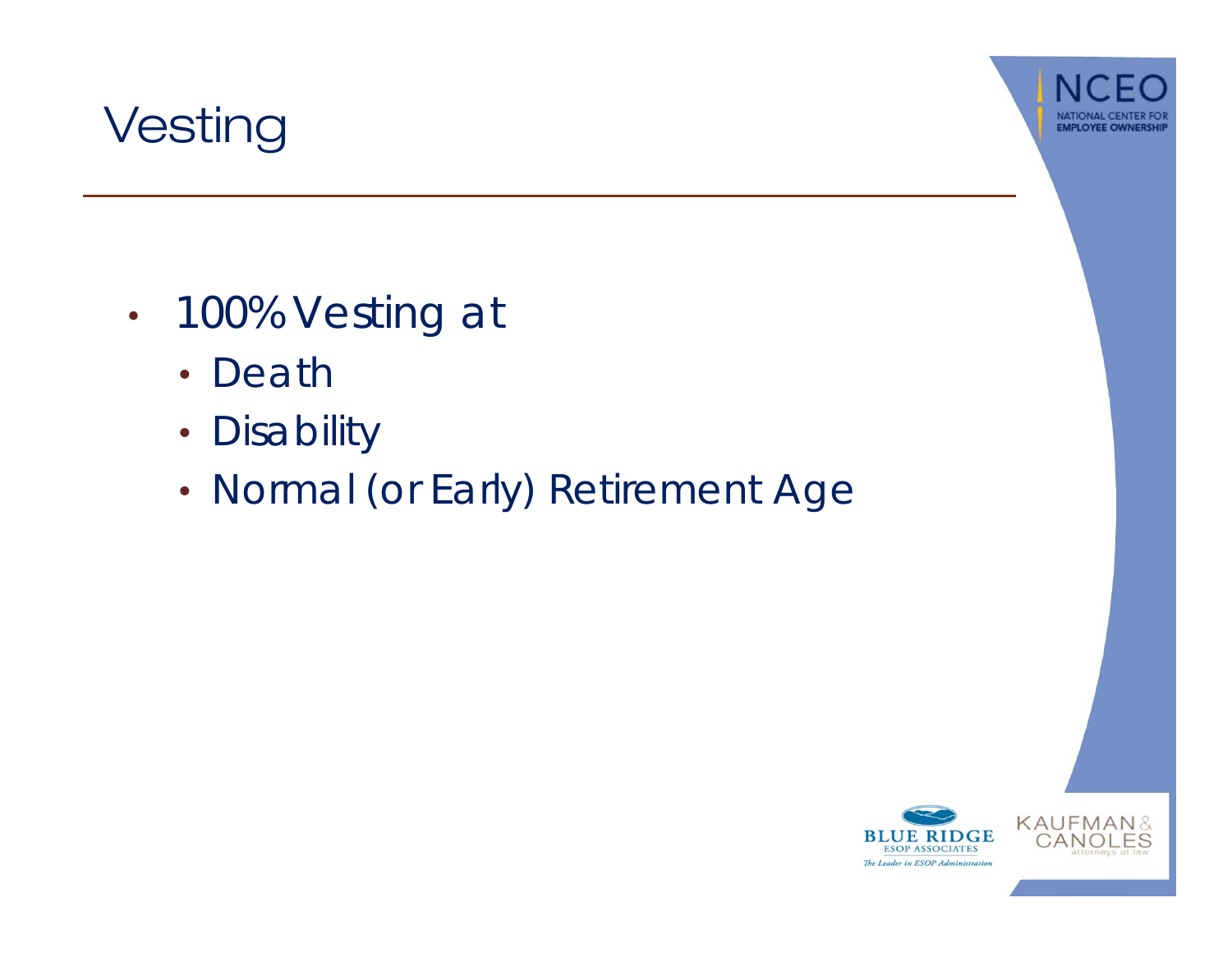



- • Typically a plan year in which a participant works 1,000 hours
	- Can use a small number of hours
	- Can use an equivalency method rather than actual hours
	- Can use elapsed time method
- $\bullet$  Include Years of Service prior to implementation of plan?
- $\bullet$ Include Years of Service prior to age 21?

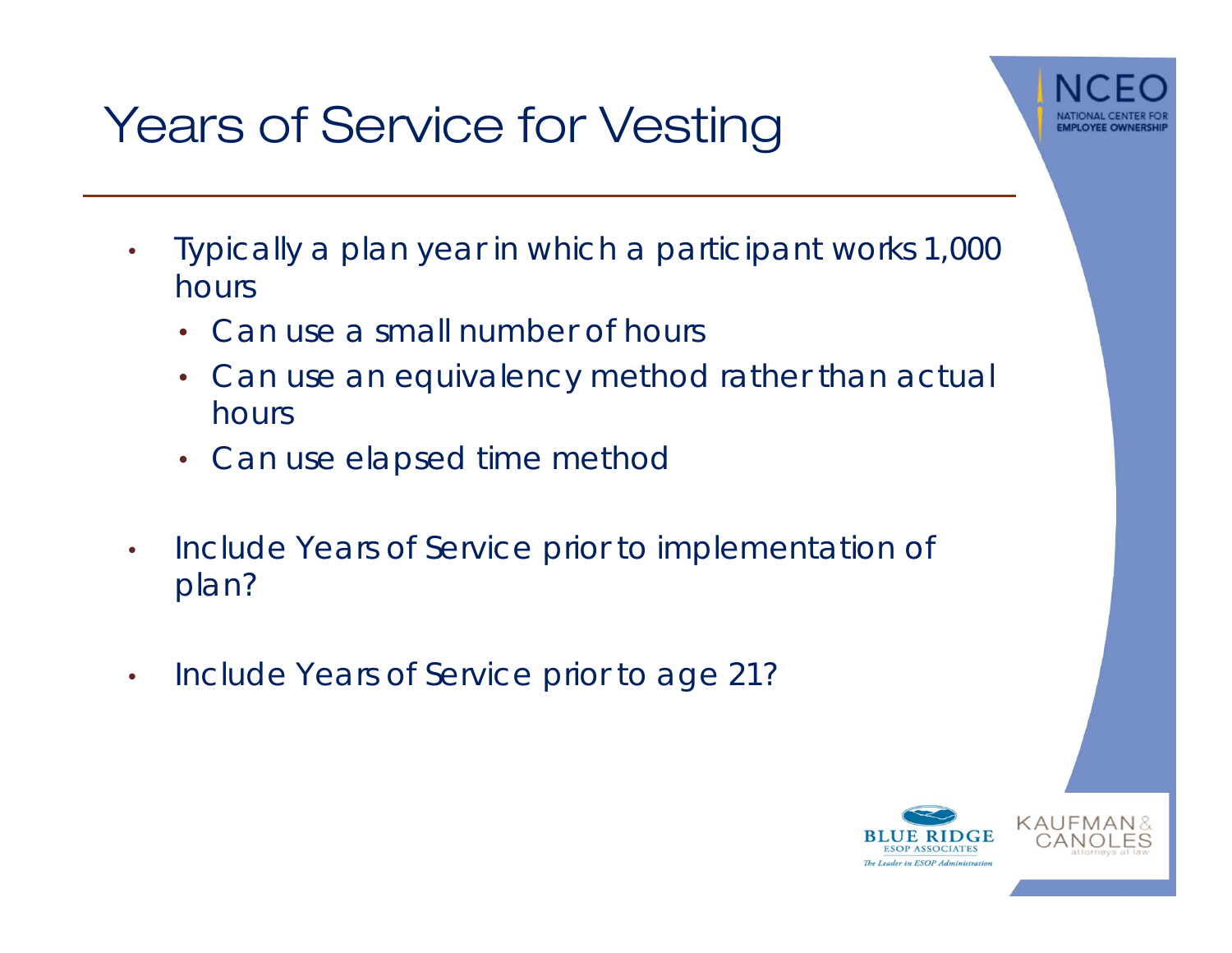## **Compensation**



- Definitior
	- Exclusions
		- Overtime?
		- Bonuses?
		- Commissions?
		- Over a certain limit?
	- Include salary deferrals?
	- Include pre-participation compensation for participants who enter the plan midyear?

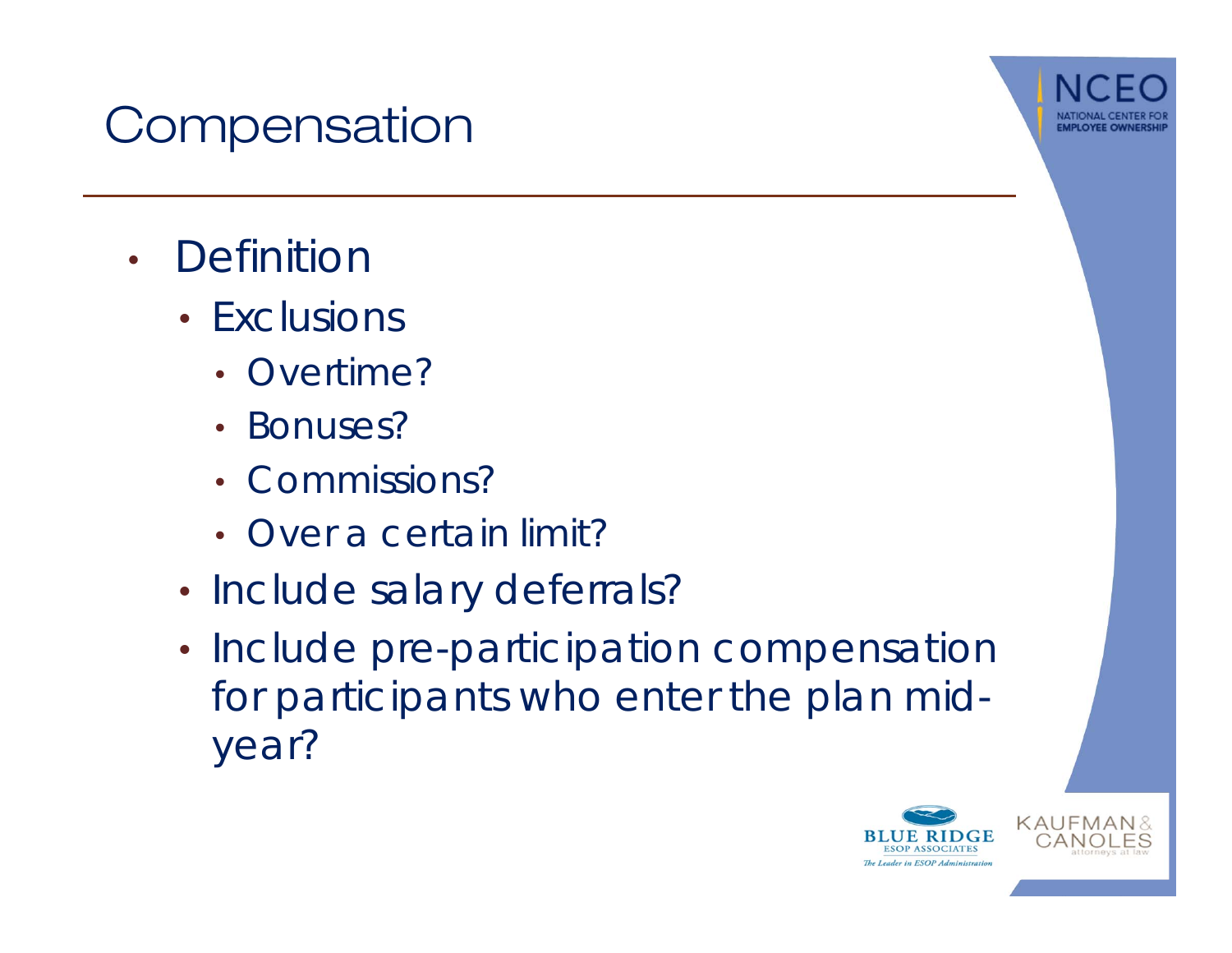

# Who is allocated a contribution?

- •• Eligible Employees
	- Reached Plan Entry Date
- •• Service Requirement
	- Typically 1,000 hours of service
- •• Employment Requirement
	- Typically participants must still be employed on the last day of the plan year
	- Service and employment requirements can be waived for participants who terminate due to death, disability $_{\text{BL}}$ retirementThe Leader in ESOP Administ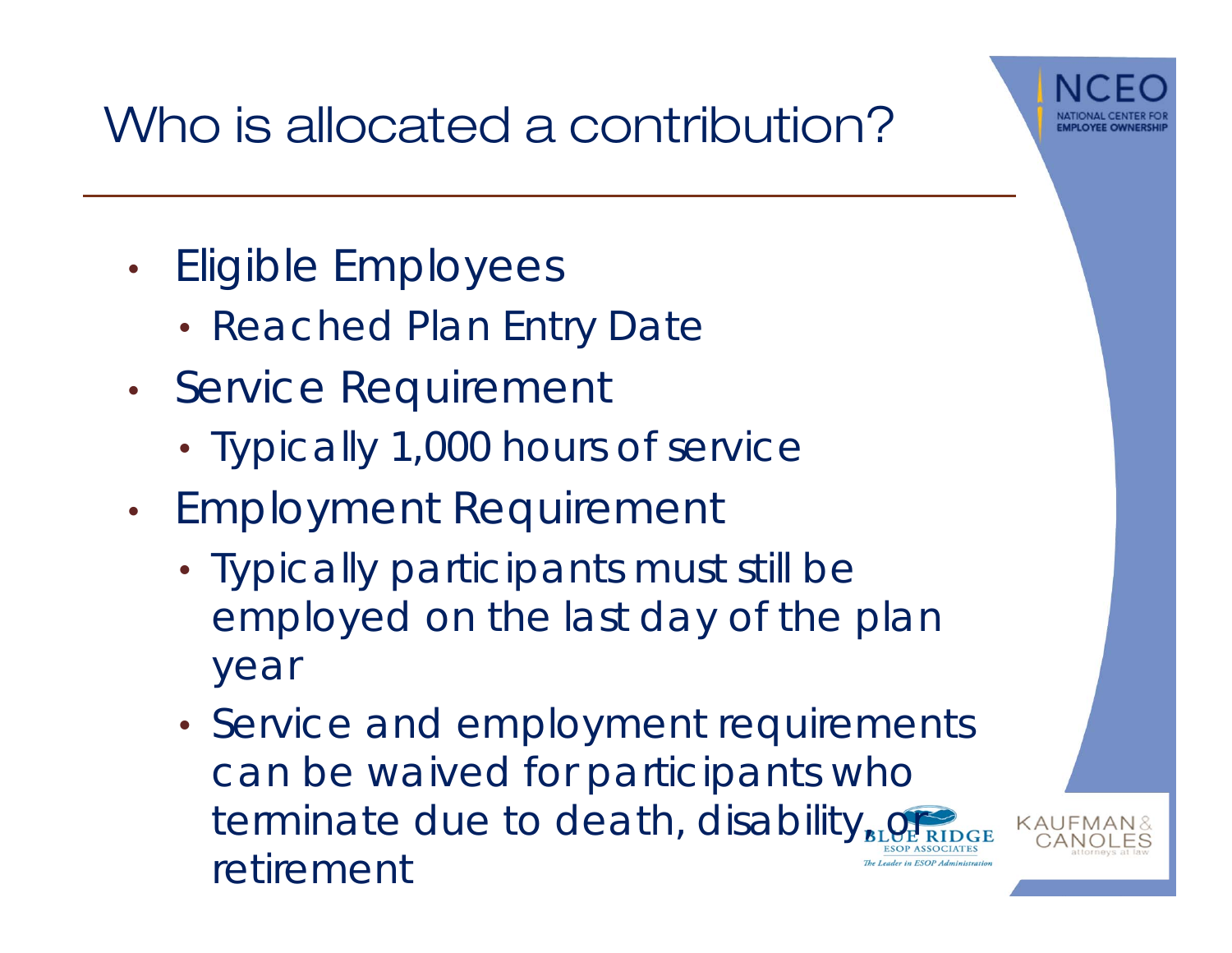

- $\bullet$  Eligible compensation to total of all eligible compensation
	- Maximum allowable limit: \$265,000 (2015)
- • Point System based on:
	- Years of Service, and
	- Compensation

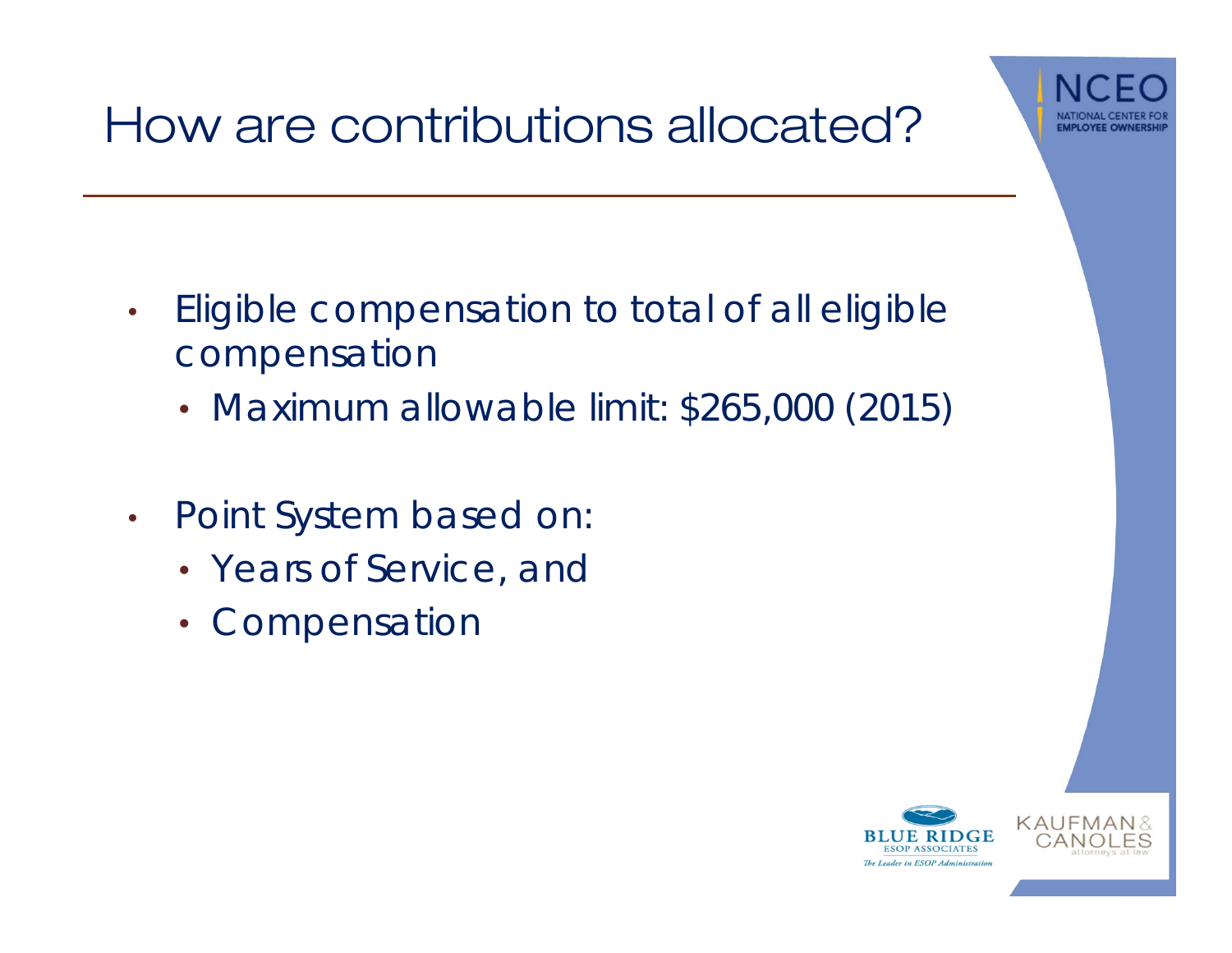

#### Share Release – Leveraged ESOPs

- •• Shares are released from suspense as the ESOP Loan is paid off
	- Principal and Interest Method
	- Principal Only Method

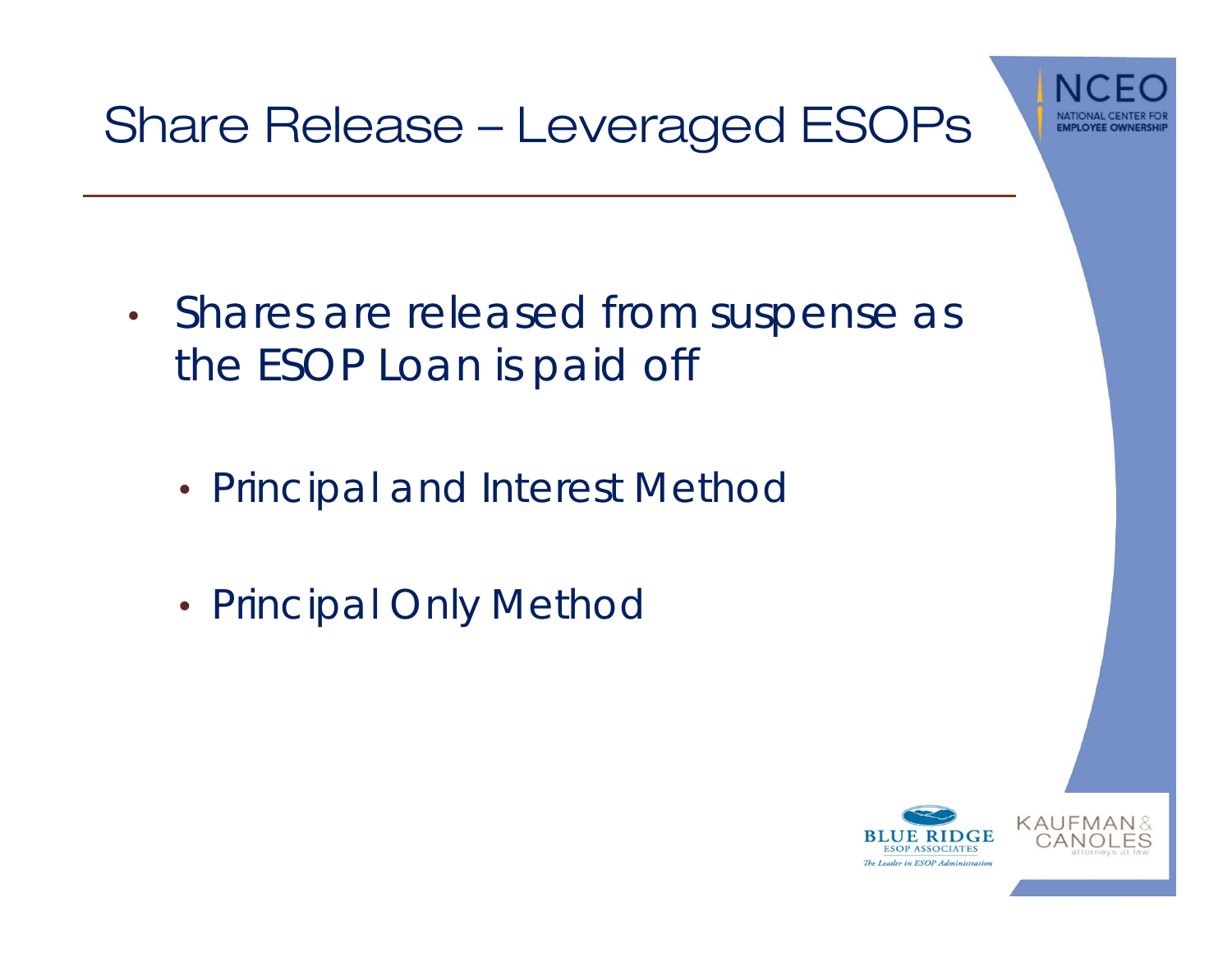

#### Dividends/S-Corp Distributions

• Allocated based upon share balance rather than compensation

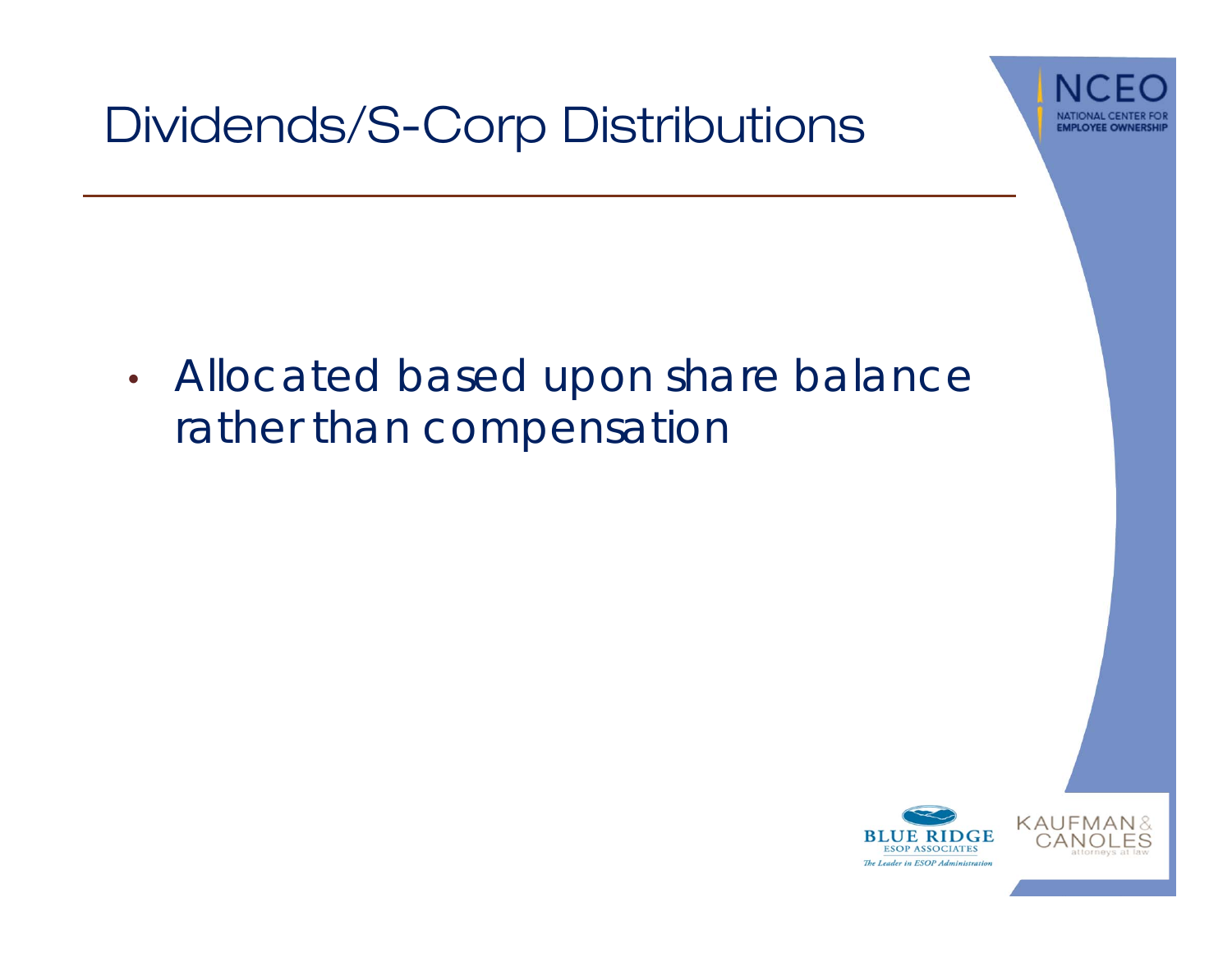

#### **Reshuffling**

• After all allocations are made, the available cash in the plan is used to cash-out the shares in terminated participants' stock accounts and the shares are then allocated to the accounts of active participants

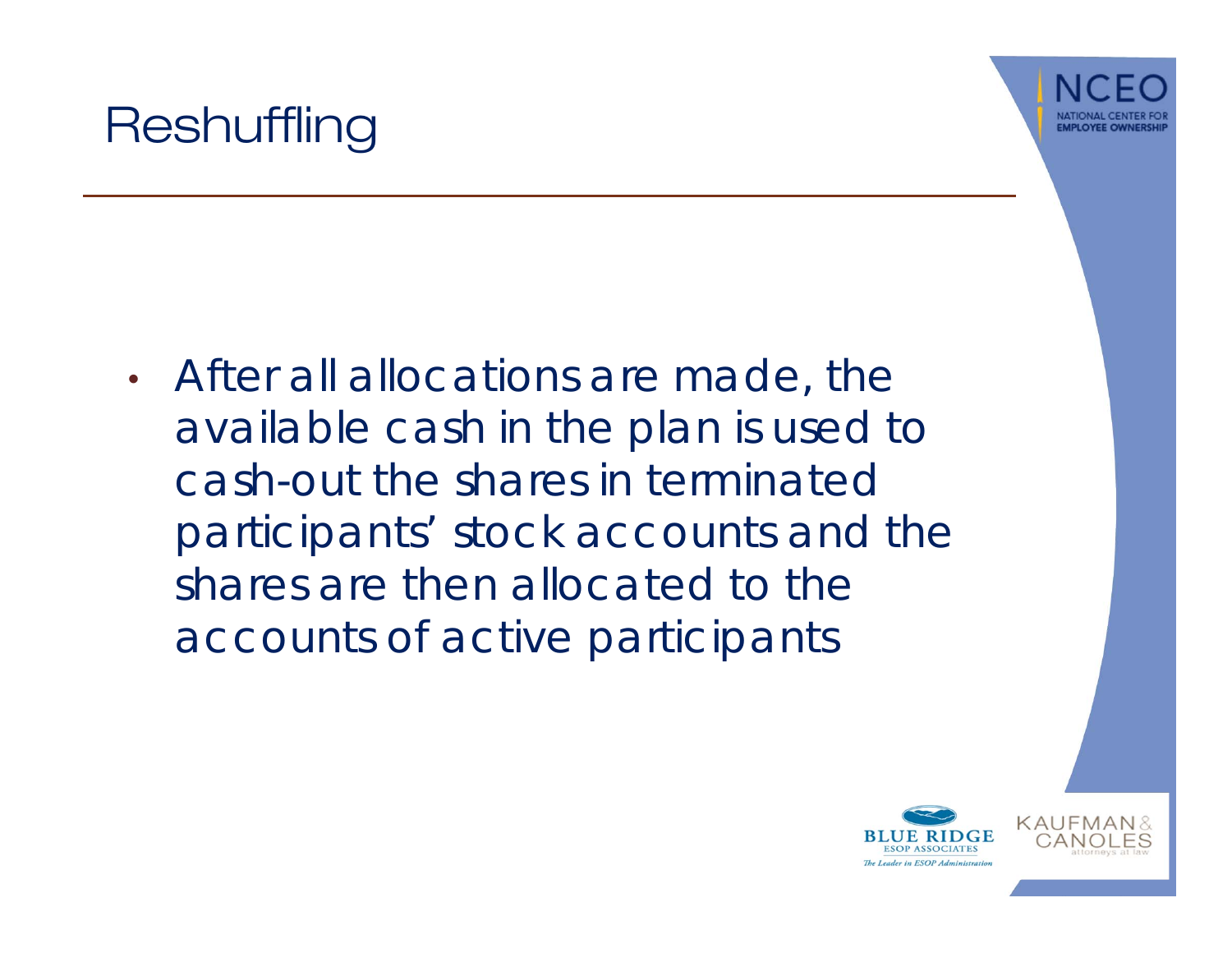#### **Rebalancing**



• After all allocations are made, all accounts are rebalanced so that every participant holds the same percentage of stock and cash (or other investments) in their accounts

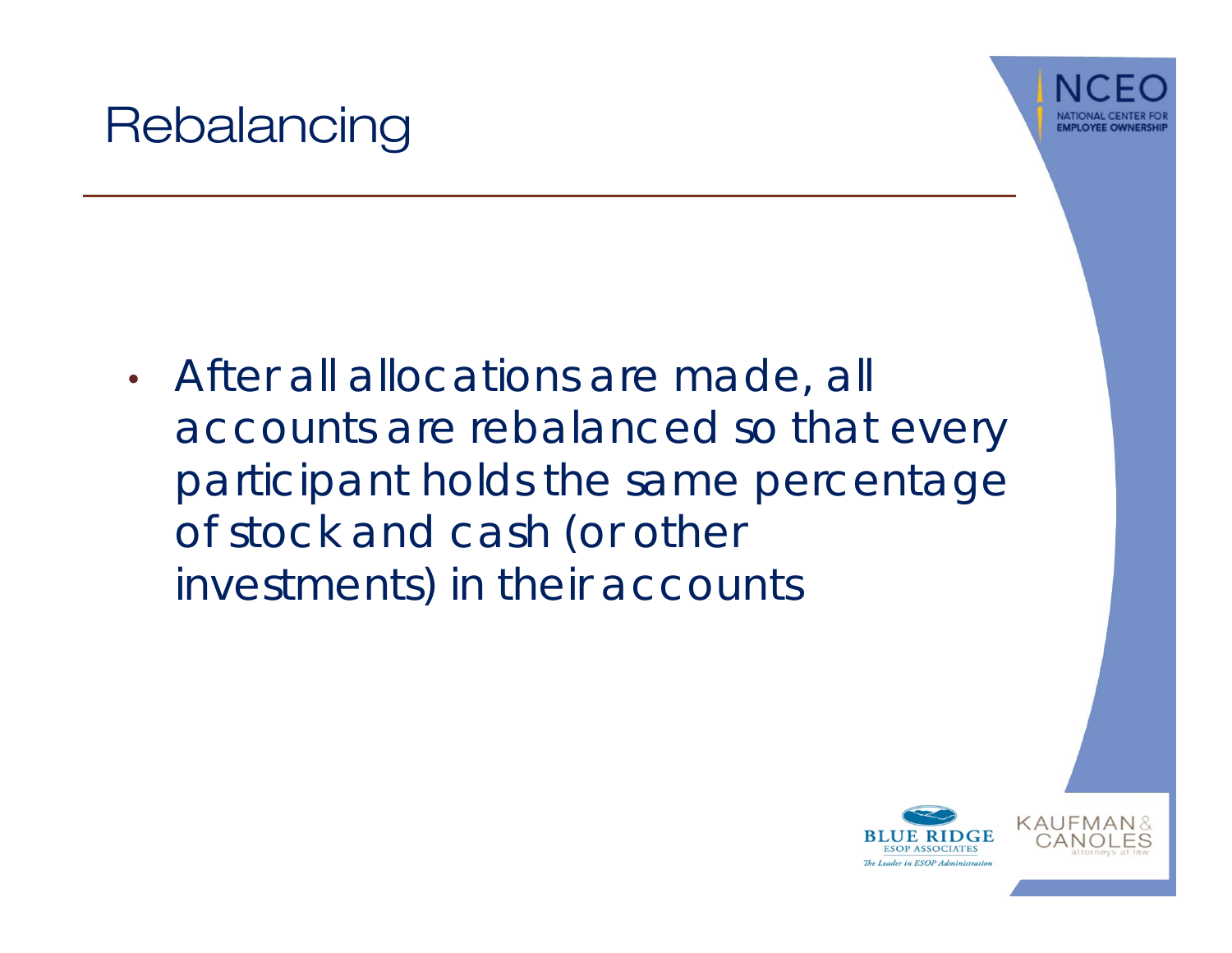## Rebalancing - Example



| Allocated Share Value:         | 4,000,000 |
|--------------------------------|-----------|
| 80%                            |           |
| <b>Cash/Investments:</b>       | 1,000,000 |
| 20%                            |           |
| <b>Total Allocated Assets:</b> | 5,000,000 |

• The account value of each participant will be made up of 80% stock and 20% cash

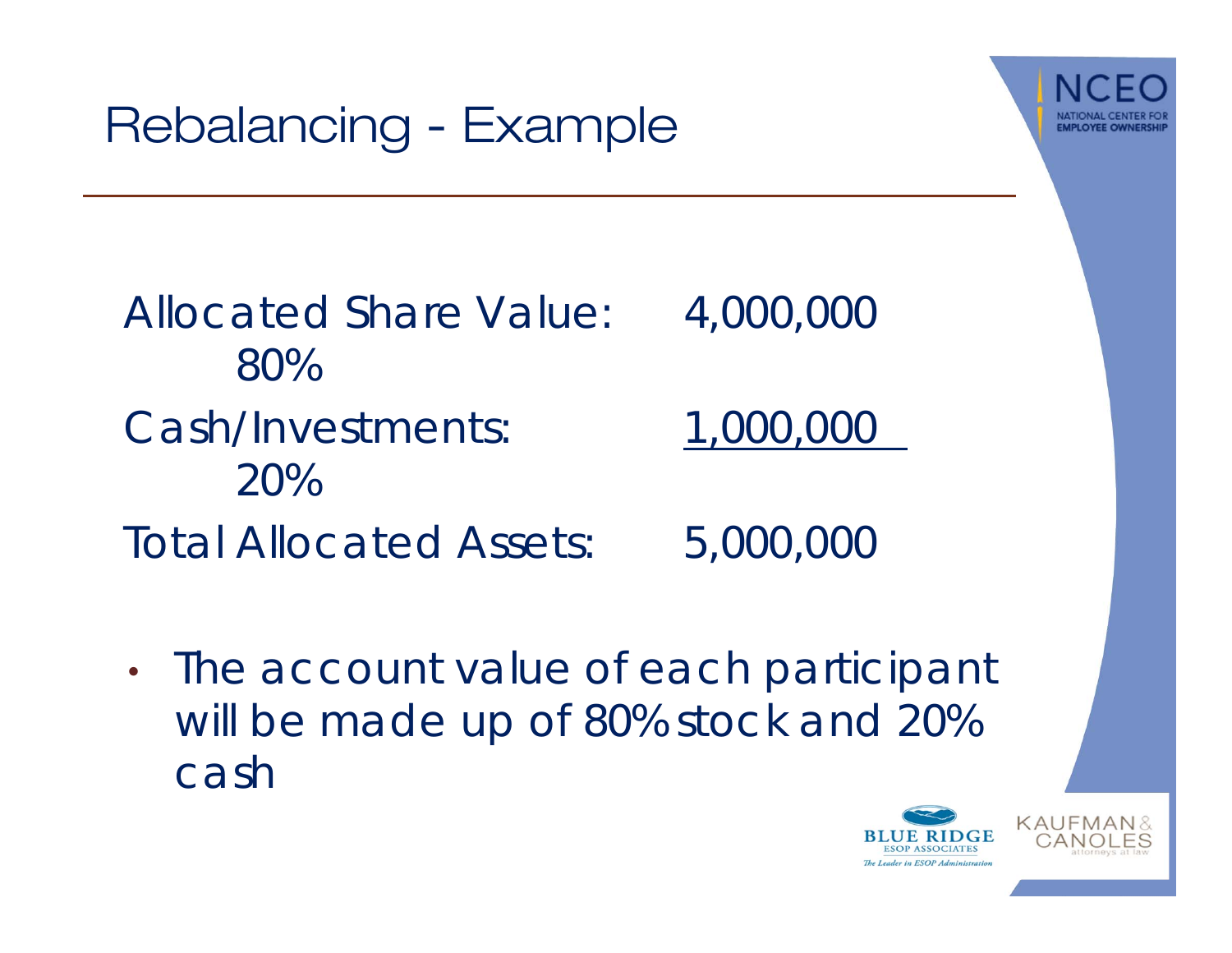#### **Distributions**



- What is distributed?
	- Vested Balance
	- Cash or Stock?
	- Forfeitures

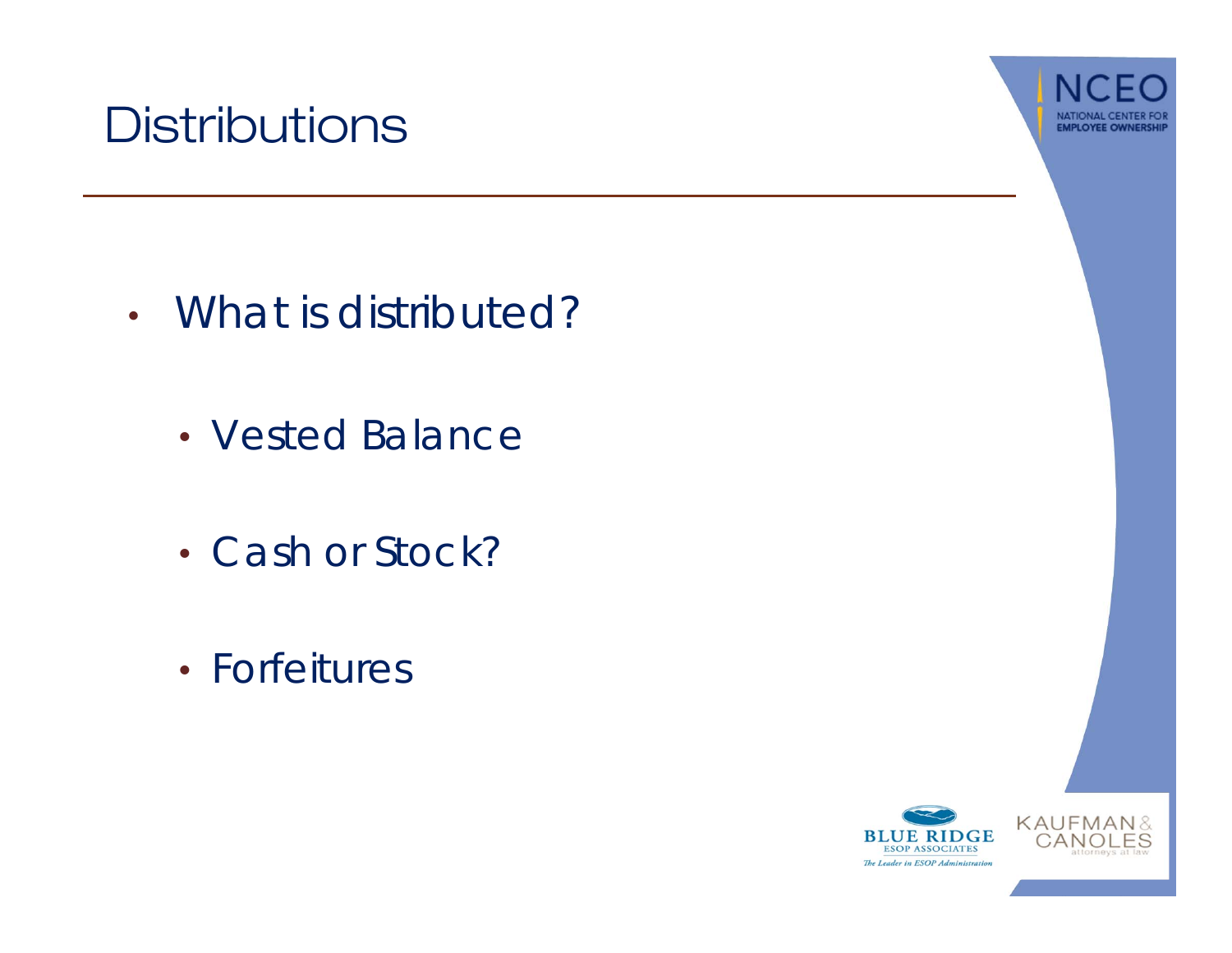#### **Distributions**



- When?
	- Termination due to death, disability, or retirement
		- No later than the plan year following the event
	- Other termination
		- No later than sixth plan year after the plan year of termination
		- Can be delayed further with leveraged ESOPs in some cases

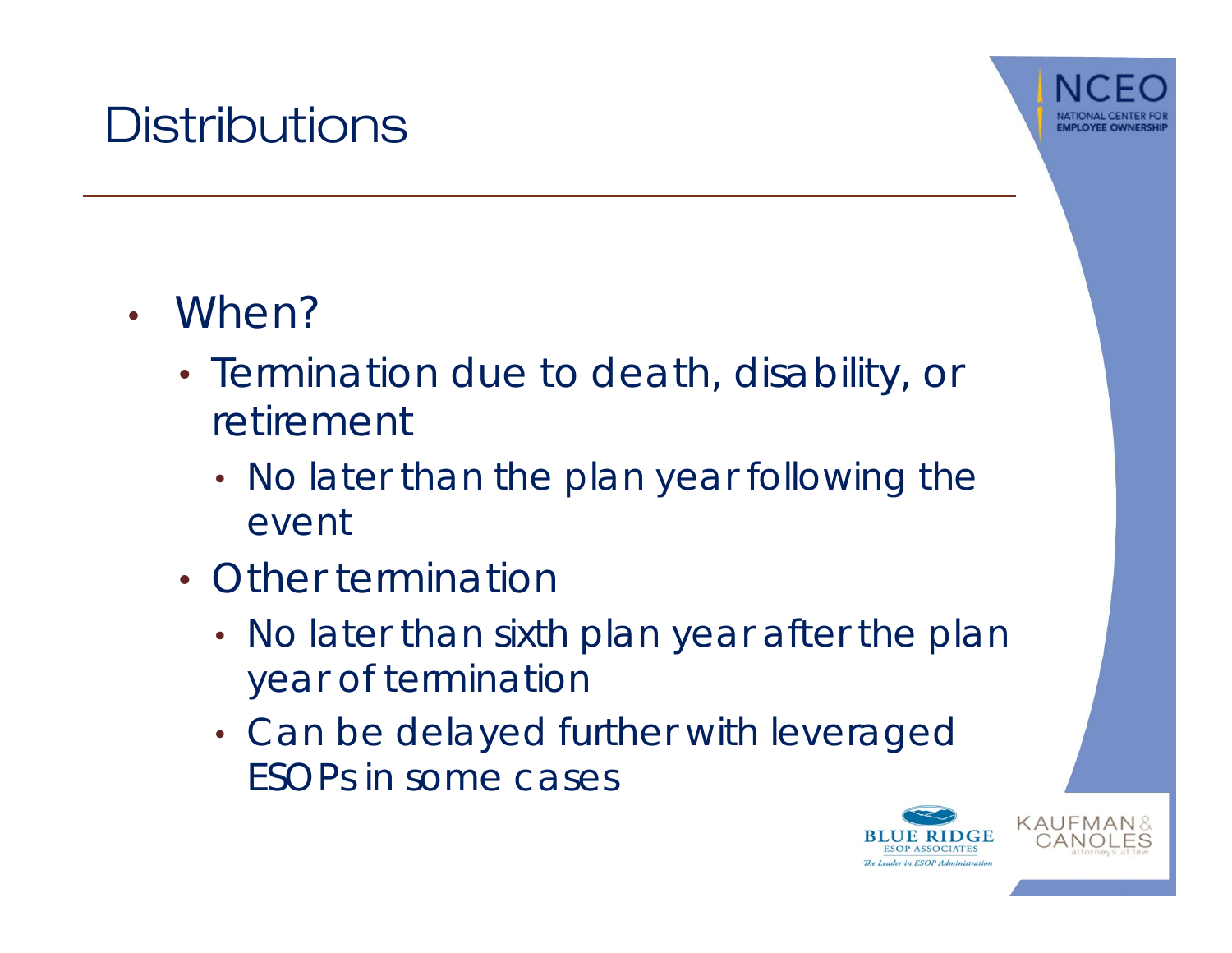#### **Distributions**



- How?
	- Installments
		- Substantially equal payments
		- •• No longer than five years (can be six installments)
		- Can be extended if balance exceeds threshold—one year for each \$210,000 by which balance exceeds \$1,070,000 (2015)
	- Lump Sum

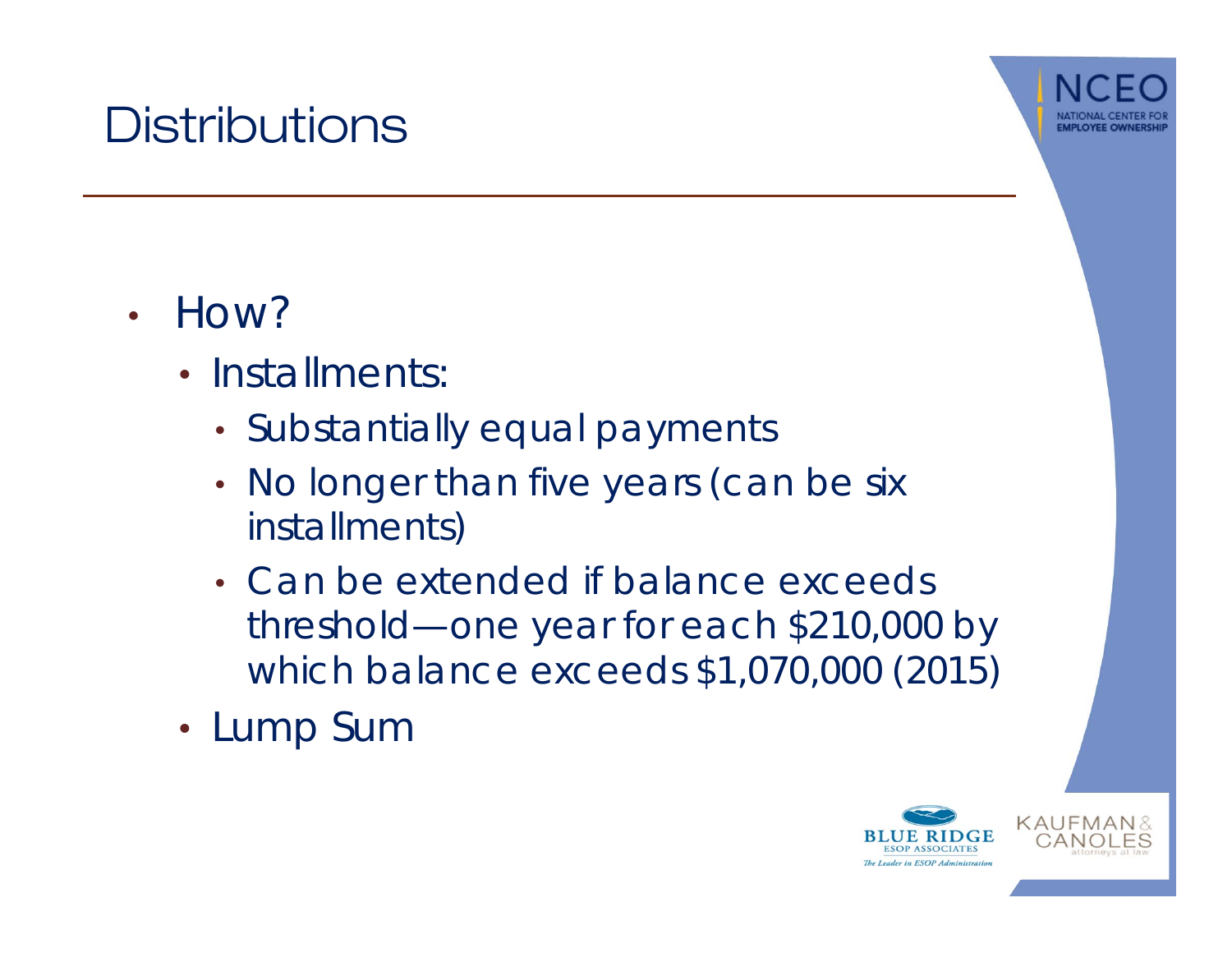

#### What happens to the shares?

- •Recycling
- •Redemption
- •• Re-Leveraging

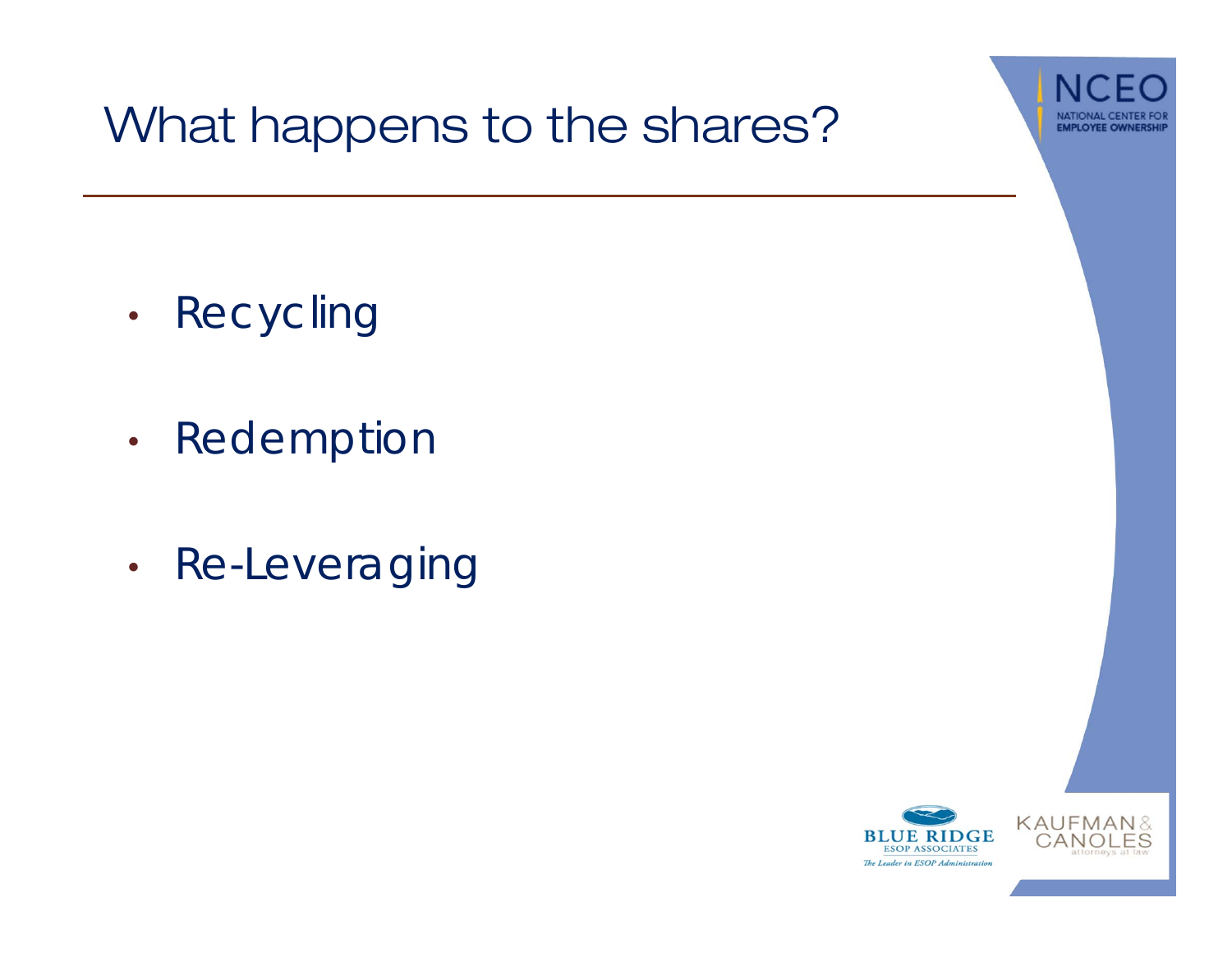#### **Diversification**



- •Age 55
- $\bullet$ Ten years of participation
- • Option over six years
	- 25% of shares eligible in years 1-5
	- 50% of shares eligible in year 6
	- Calculation is cumulative
	- Plan can provide for more liberal diversification

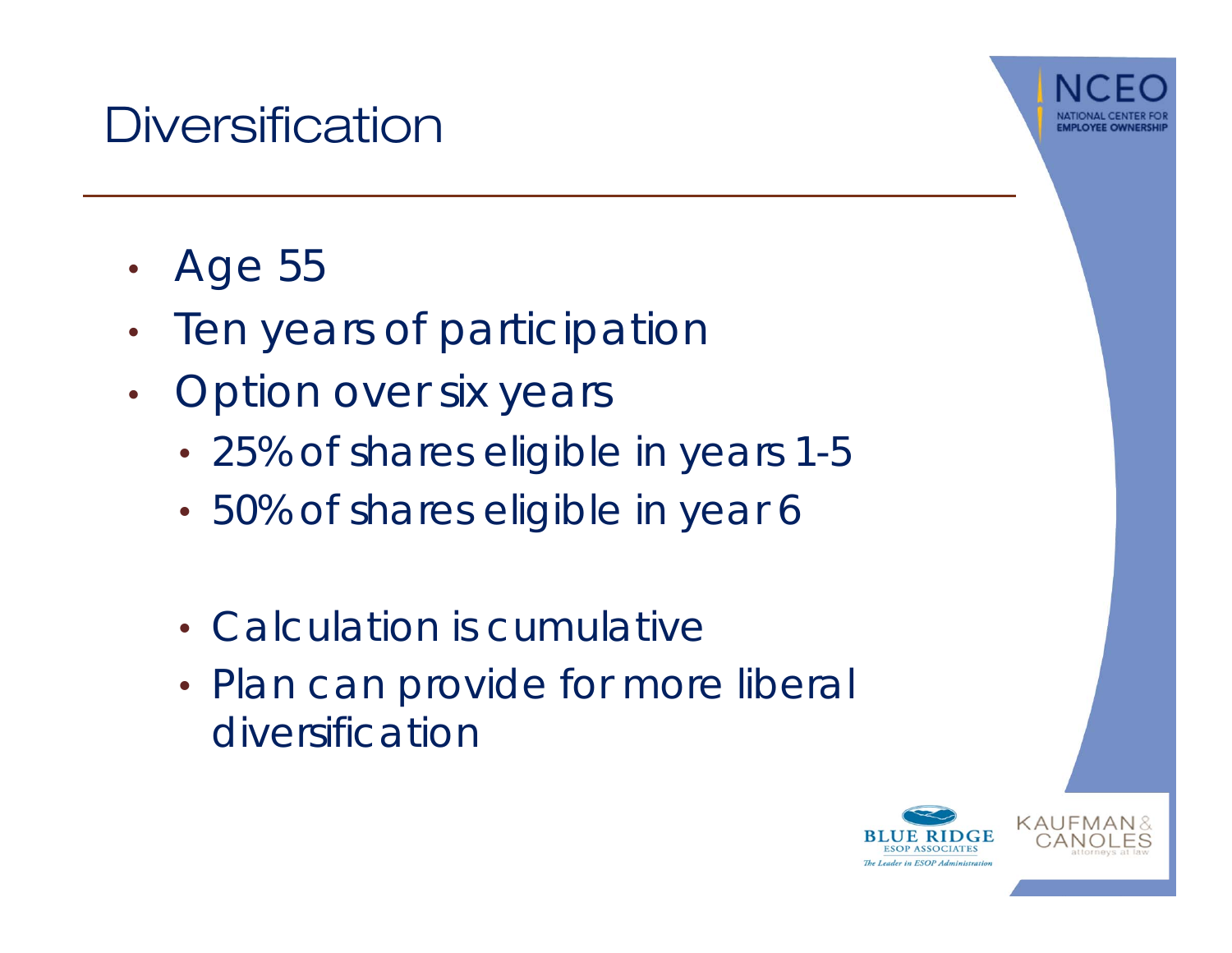#### Voting of Shares



- •When is a pass-through vote required?
	- • Sale of "all or substantially all" of the company's assets
	- Merger
	- Liquidatior
	- Recapitalization of company
	- Reclassification
	- •Dissolution of company
	- Consolidation of company
- •Plan can provide for more events, such as sale of stock
- •How should a pass-through vote be managed?

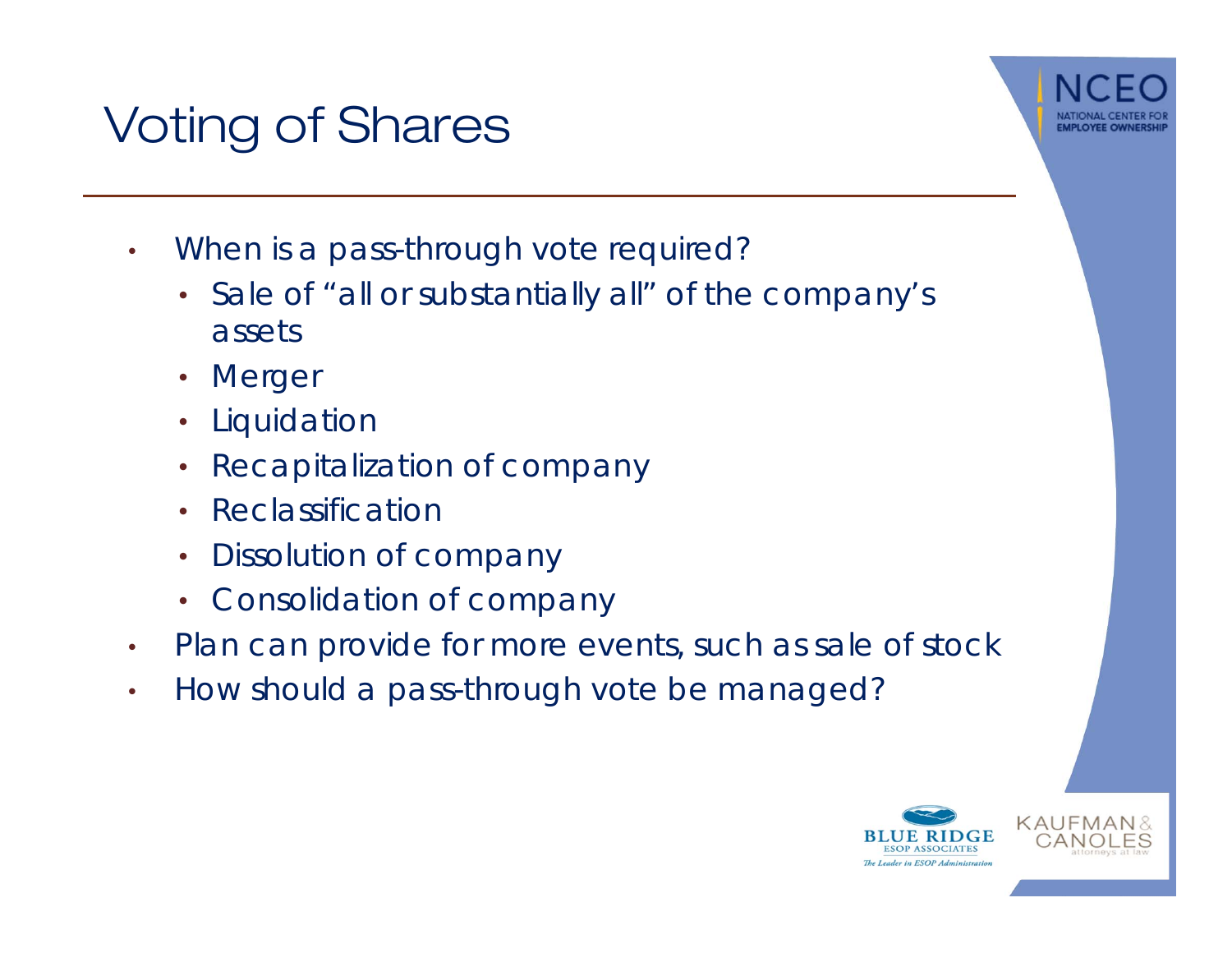## ESOP Implementation



- •What is an ESOP Committee?
- $\bullet$  Issues of independence when an appraiser works for the ESOP Committee and then later for the Trustee?
- Should the Trustee be internal or external?
- Should the Trustee be directed or discretionary?
- •• Should the company have some $_{\text{\tiny B}}$ independent board members?

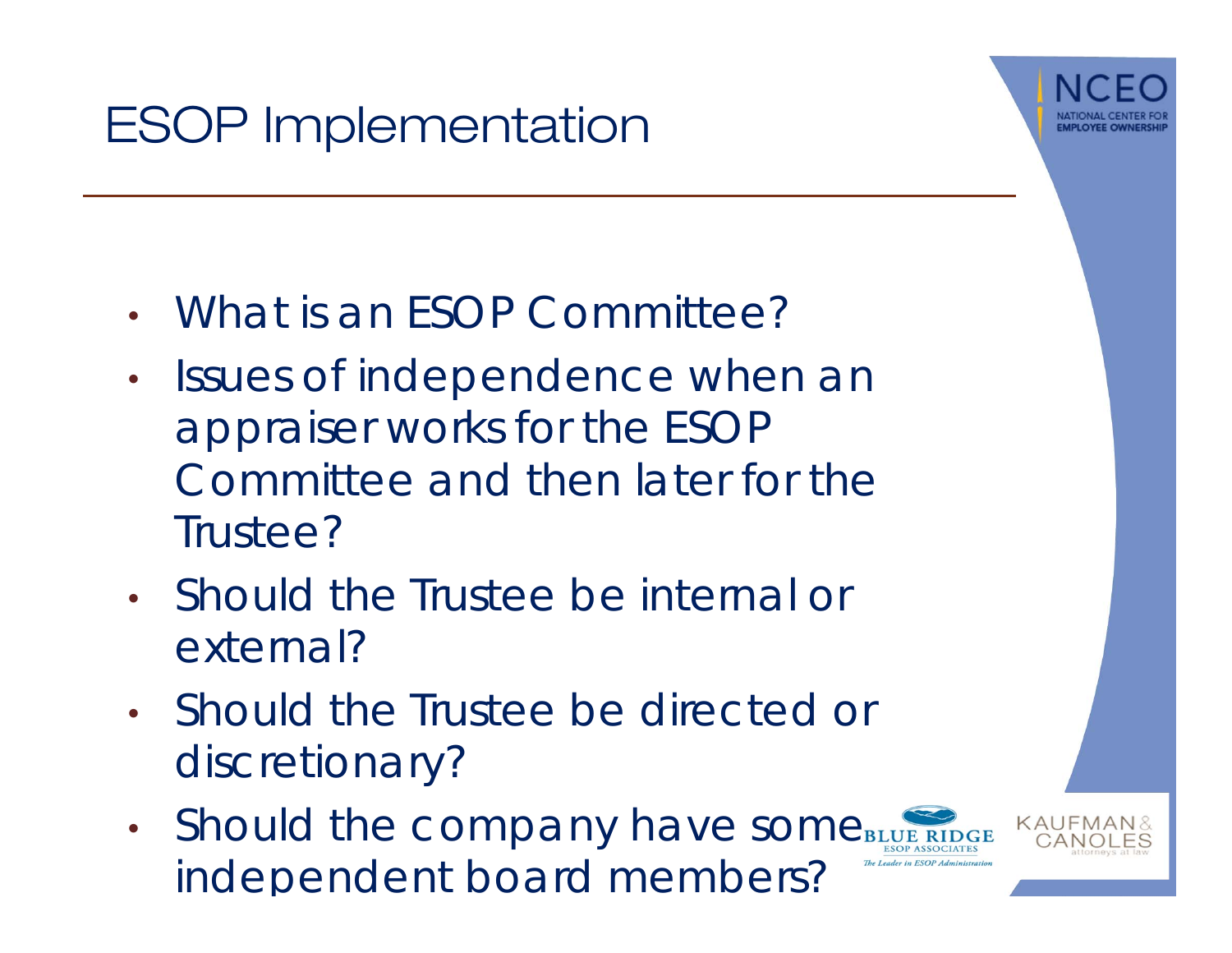

## Potential Issue #1: Haves and Have **Nots**

- •Length of internal ESOP Note
- •Shares to the ESOP in steps
- $\bullet$ Rebalancing
- •Recycling vs. Redeeming
- $\bullet$ Re-leveraging
- •• Segregatior
- •Distribution Policy

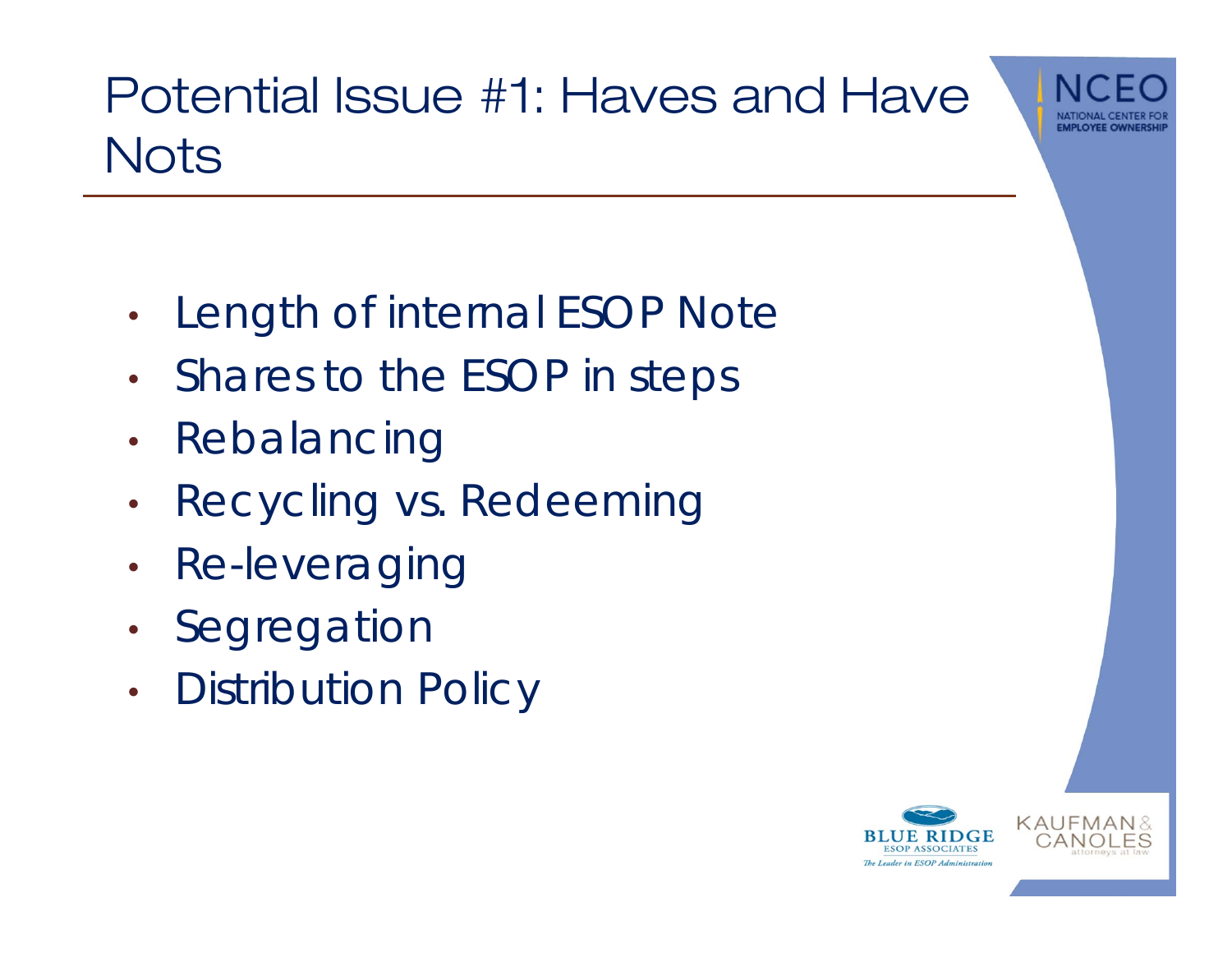

# Potential Issue #2: Repurchase **Obligation**

- •Distribution Policy
- •Diversification
- •Segregation
- •• Cash inside vs. outside of the plar

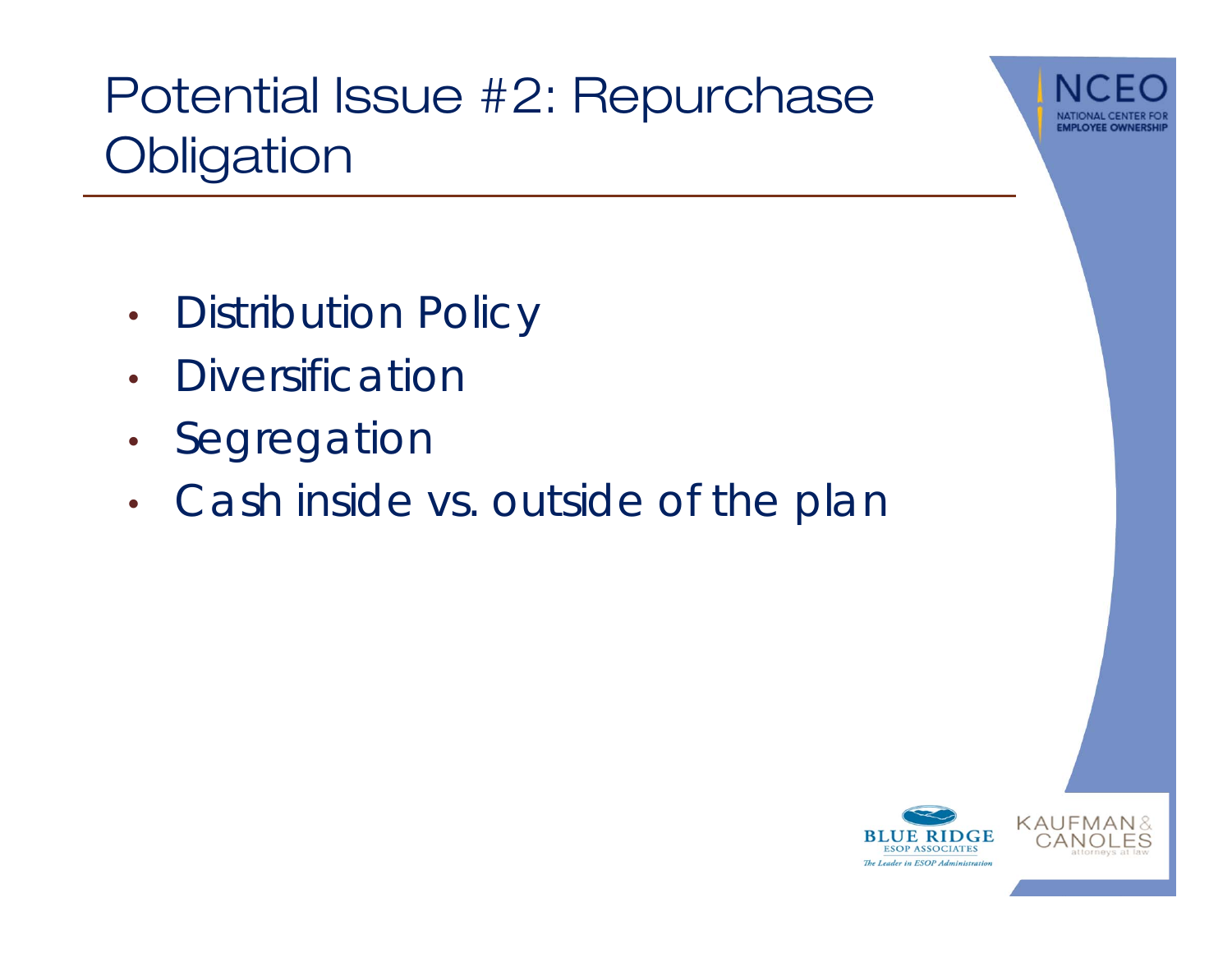

#### Potential Issue #3: Compliance

- •• Code Section 409(p) Issues  $\rightarrow$  S-Corporations
- Code Section 404/415 Issues  $\rightarrow$ Contribution Limits

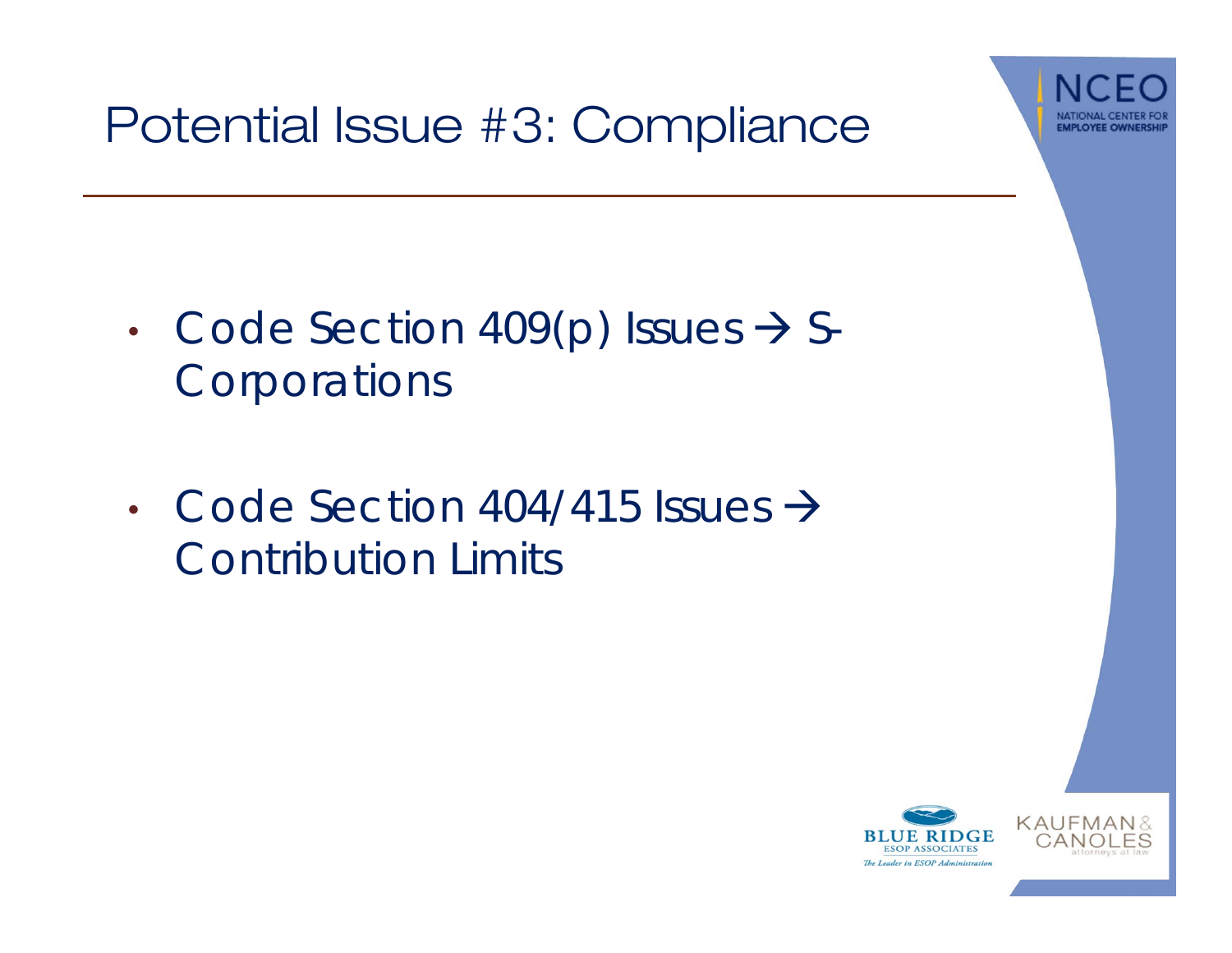

- • Almost all employee-owned companies offer 401(k) Plans so their employees can save for their retirement in a tax-efficient manner.
- •It is the prudent thing to do because the future value of ESOP accounts are uncertain and 401(k)s offer diversified investment opportunities.

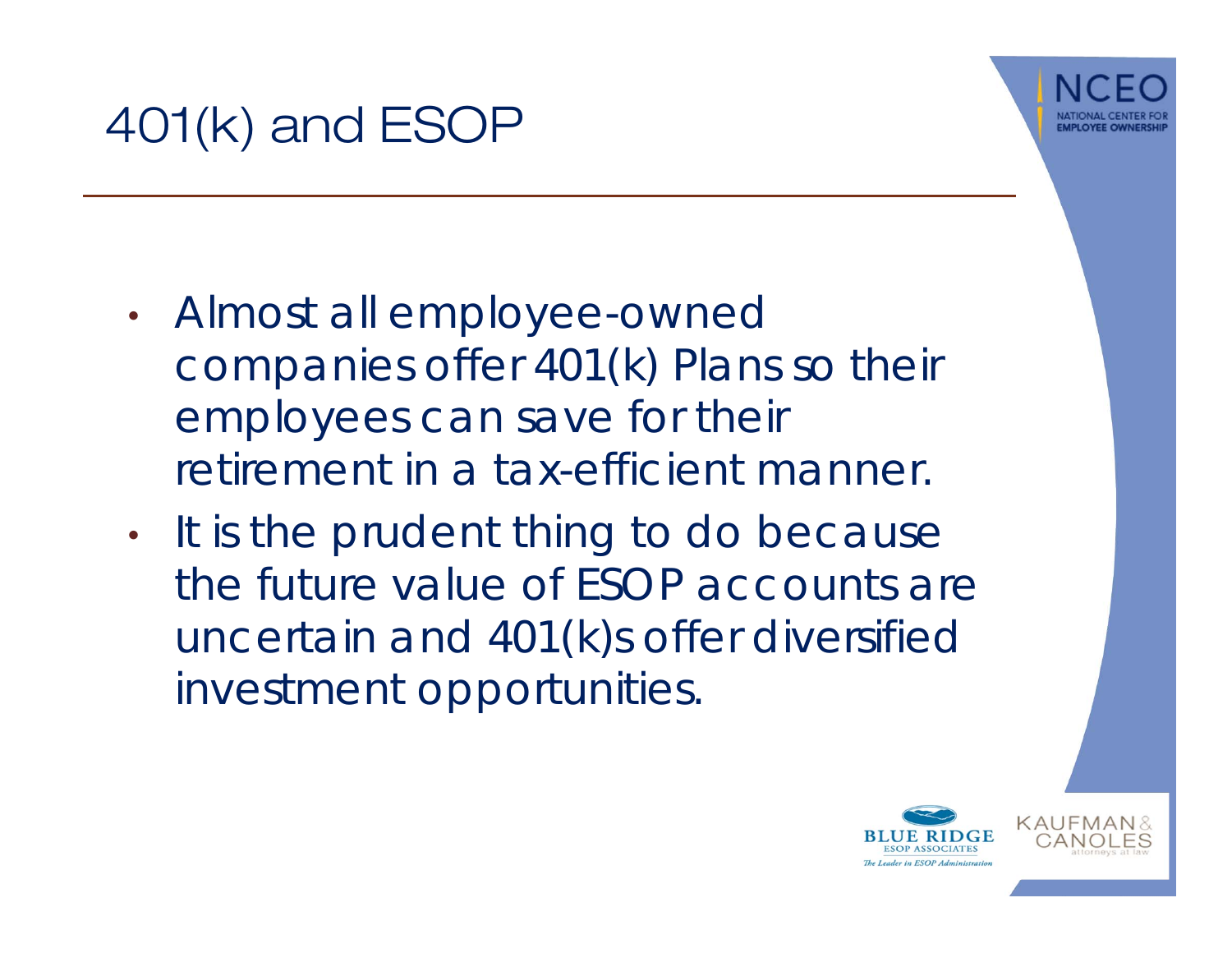



- $\bullet$  The first decision for the company is can we afford to fund a 401(k) match or non-elective contribution in addition to the ESOP contribution?
- $\bullet$  If the company can afford this, there are several 401(k) formulas that can incent employees to participate and be satisfied with their benefits.
- $\bullet$  Some of these formulas are beneficial to the plan sponsor by eliminating the normal ADP/ACP testing and pesky after-tax refunds that annoy highly compensated employ



The Leader in ESOP Administrat.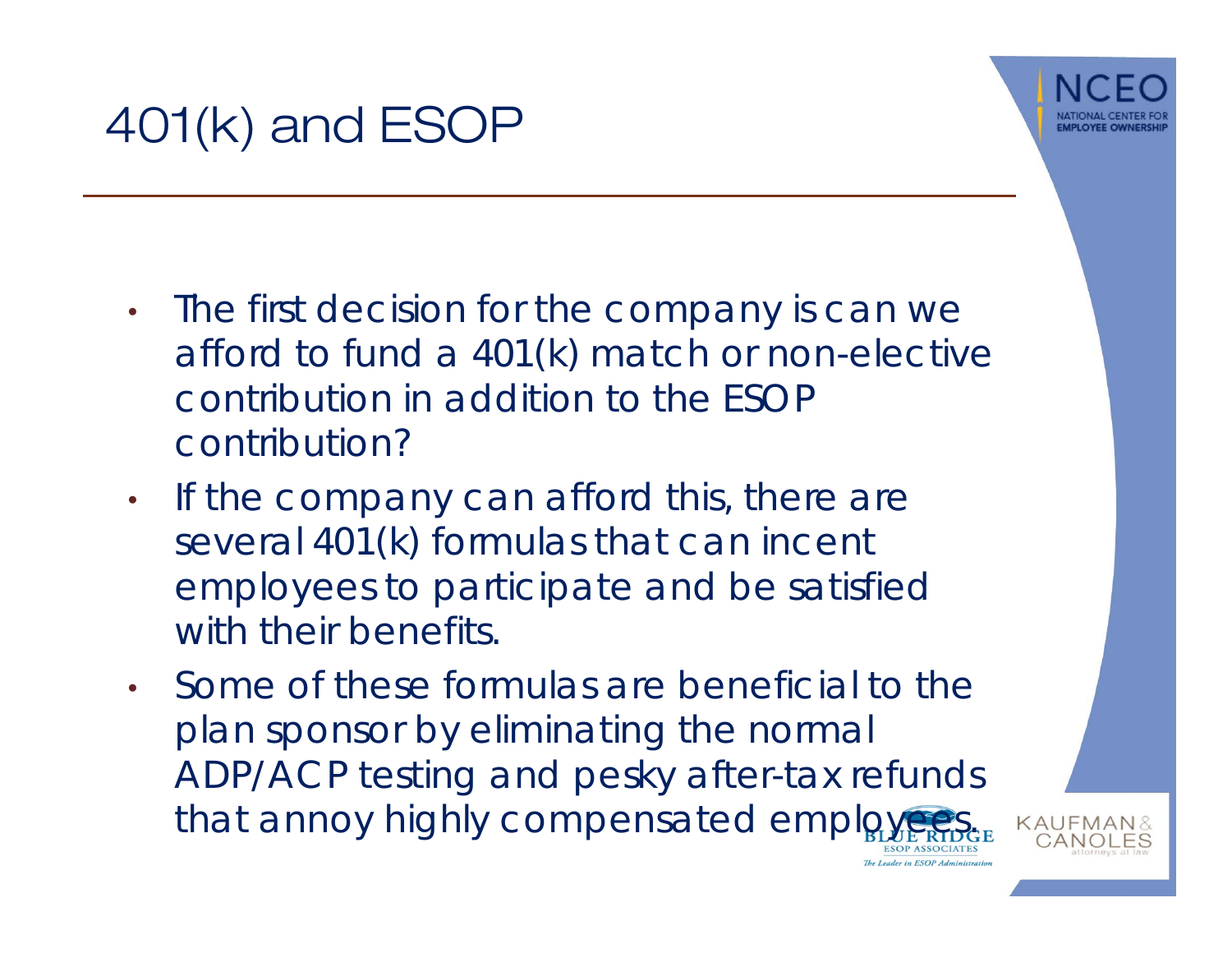

- • Common "safe harbor" 401(k) formulas that prevent ADP/ACP testing, but are 100% vested immediately:
	- The basic match is dollar for dollar on the first 3% of compensation deferred by a participant plus 50% of the next 2% of compensation contributed. For a participant deferring 5% or more of compensation, the maximum match is 4% of compensation.
	- An enhanced match of 100% of the first 4% deferred by the participant is another option.
	- 3% (or greater) of each participant's compensation. This is called a non-elective contribution and it can be limited to just non-highly compensated employees.

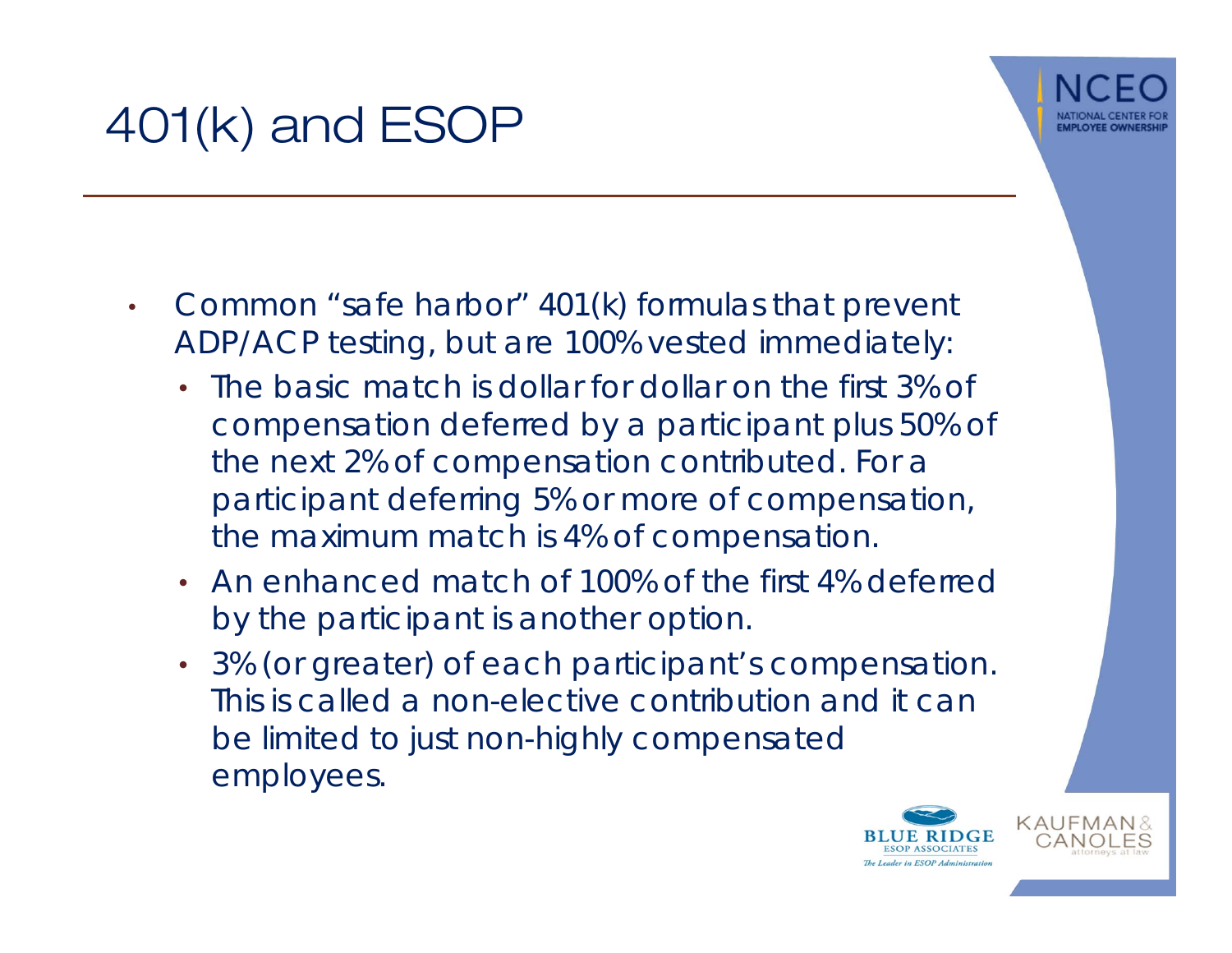

- • There are also some newer alternatives for companies that feel 100% vesting immediately is too generous.
- • Under a qualified automatic contribution arrangement (QACA) the company contributions do not have to be fully vested until after two years.
- • The safe harbor contributions under this arrangement are coupled with an automatic enrollment feature to prod employees to save for their retirement on a default basis.
- QACA arrangements are similar to traditional  $\bullet$ safe harbor formulas, but the basic match different.The Leader in ESOP Administ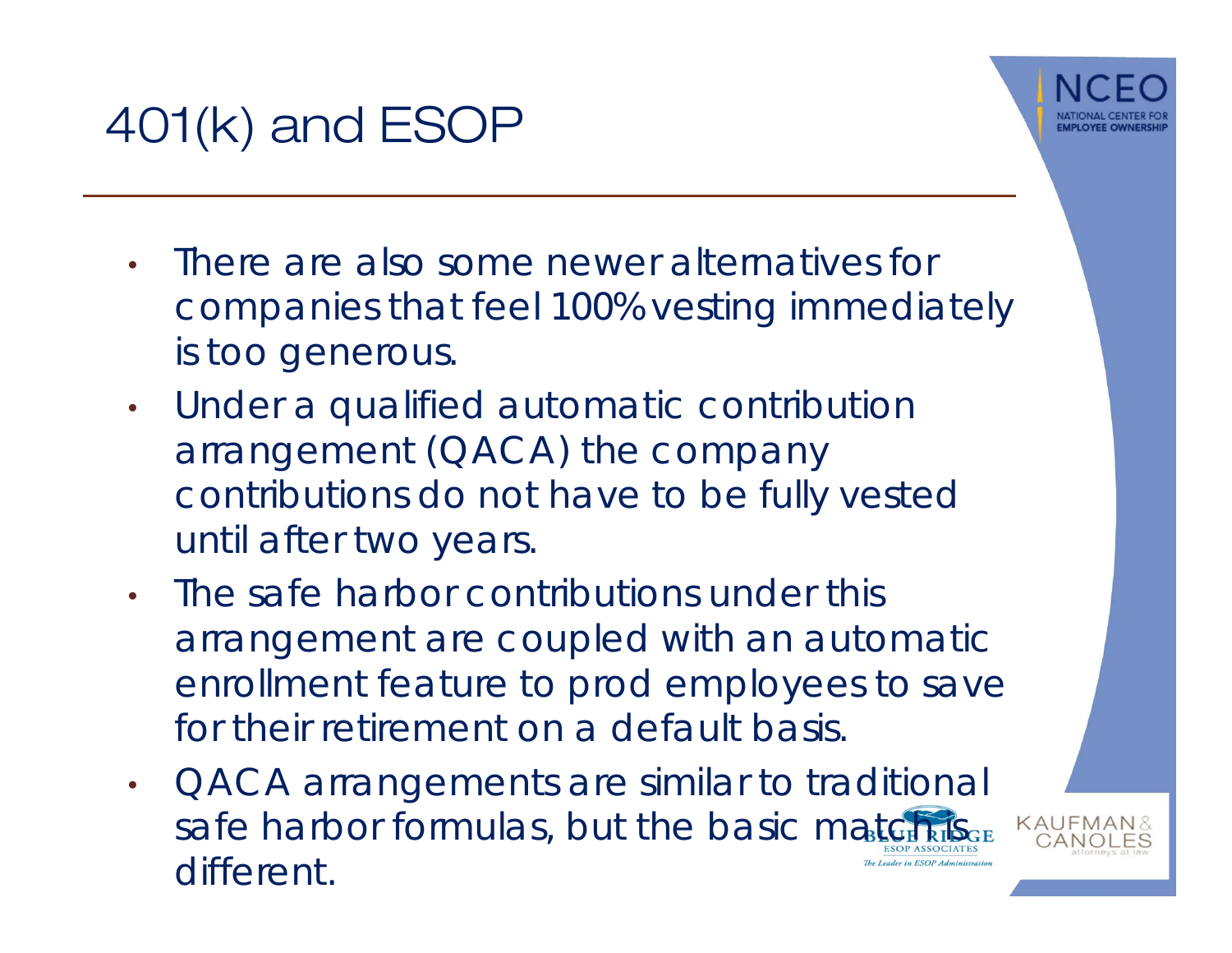- • Basic QACA match is dollar for dollar on the 1% of compensation deferred, plus 50% of the next 5% of compensation deferred by the participant.
- • For a participant deferring 6% or more of compensation, the maximum match is 3.5% of compensation.
- • Automatic enrollment can start at 3% or more of compensation and must escalate by 1% a year until reaching 6%, but not more than 10% of pay.
- • In order to avoid a rash of payroll questions each year, some HR Managers prefer to set the default rate at 6% when the employee starts work so there is no change in net pay each year.
- Employees have the capability to reduce or suspend •these deferrals, but they need to take the initiative themselves.**ESOP ASSOCIATES** The Leader in ESOP Administration